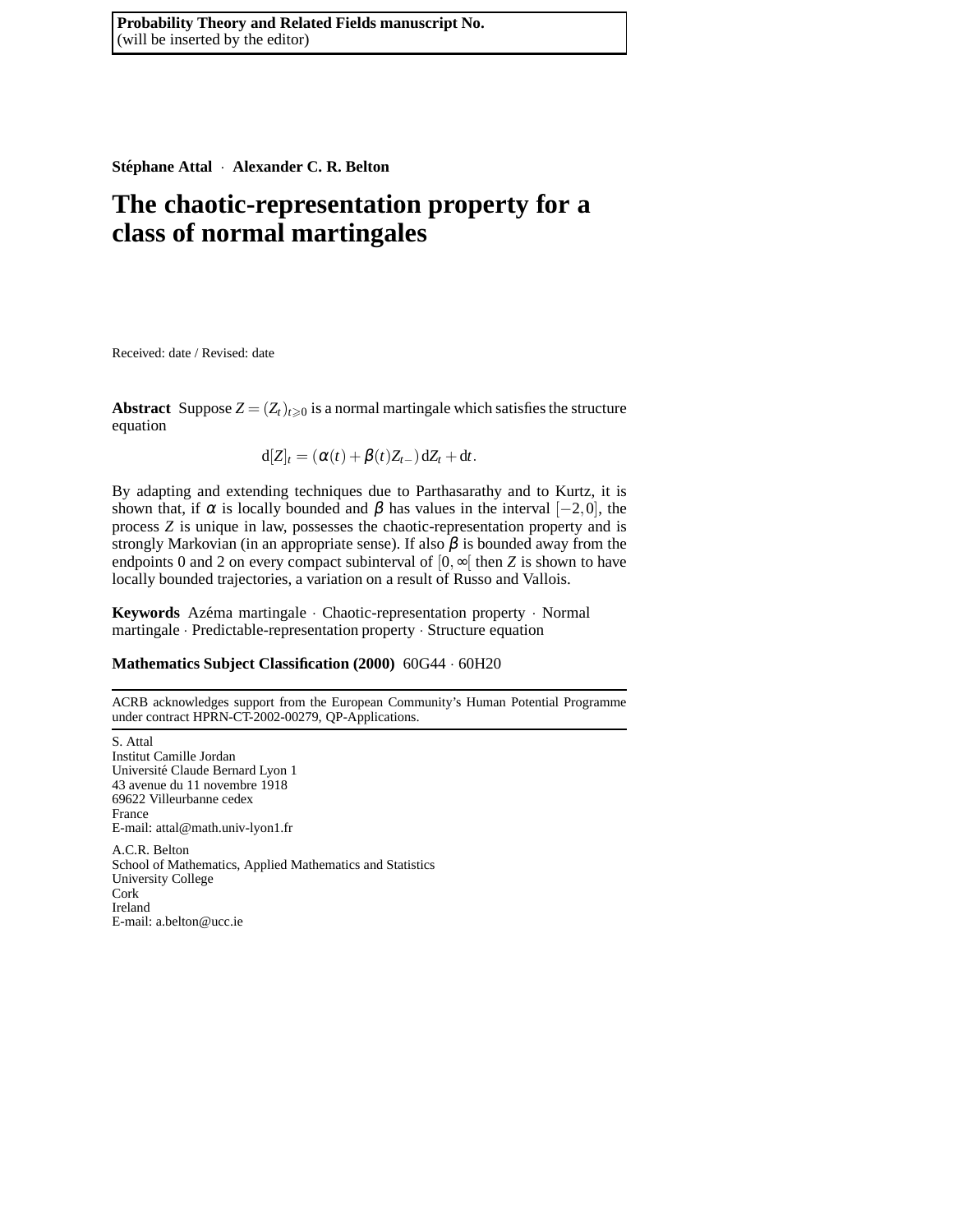### **1 Introduction**

A local martingale *Z* has the *predictable representation property* (henceforth *PRP*) if for any local martingale *M* there exists a predictable, *Z*-integrable process *H* such that

$$
M_t = M_0 + \int_0^t H_s dZ_s \qquad \forall t \geq 0.
$$

This concept is of considerable intrinsic interest; as is well known, it is equivalent (when the initial filtration is trivial) to the law of *Z* being extremal [23]. The PRP is also important for many applications, in areas such as filtering, control theory and mathematical finance; the ideas in [4] (which concerns the former topics) and [1,7] (which concern the latter) may all be applied to the martingales discussed below, for example.

A strictly stronger notion [9] than this is the *chaotic-representation property* (henceforth *CRP*). Suppose *Z* is a normal martingale, i.e., *Z* and  $t \mapsto Z_t^2 - t$  are both martingales, and recall that the iterated stochastic integrals

$$
\int_{\{0\leq t_1<\cdots
$$

are well defined for all  $n \geq 1$  and deterministic, square-integrable functions f. If these integrals, together with the constant functions, are dense in  $L^2(\Omega,\mathscr{F},\mathbb{P})$ (where  $(\Omega, \mathscr{F}, \mathbb{P})$  is the underlying probability space and  $\mathscr{F}$  is generated by *Z*) then *Z* has the CRP. It is simple to verify that this implies the PRP and so, if the CRP holds, there exists a predictable process  $\Phi$  such that

$$
d[Z]_t = \Phi_t dZ_t + dt. \tag{1}
$$

This is known as the *structure equation* for *Z*. The following question now presents itself: given a normal martingale *Z* which satisfies (1), does it have the CRP?

If  $\Phi$  is deterministic then Dermoune [6] and Emery [8] have shown that the CRP holds and *Z* has independent increments; conversely if *Z* is a martingale with independent increments which satisfies (1) then the process  $\Phi$  may be taken to be deterministic [22].

The next simplest case is when  $\Phi$  is *affine*:  $\Phi_t = \alpha(t) + \beta(t)Z_{t-}$  for all  $t \ge 0$ , where  $\alpha$  and  $\beta$  are real valued. Emery proved [8] that if  $\alpha \equiv a$  and  $\beta \equiv b$  for constants *a* and *b* then any martingale *Z* which satisfies (1) is unique in law and, if  $b \in [-2,0]$ , has the CRP. Russo and Vallois [20] considered the case where  $\alpha$  and  $\beta$  are locally bounded and they established boundedness (which implies the CRP) if  $\alpha \equiv 0$ ,  $\beta(t) \in [-2,0]$  and  $\int_0^t |\beta(s)|^{-1} ds < \infty$  for all  $t \geq 0$ .

In this article, it is demonstrated that uniqueness in law and the CRP hold whenever  $\alpha$  is locally bounded and  $\beta(t) \in [-2,0]$  for all  $t \ge 0$ . This is established by extending a comparison argument of Parthasarathy [13], to show that certain vectors are analytic for certain associated multiplication operators, and then by using an idea of Kurtz [11], which allows the CRP to be deduced from the selfadjointness of these operators.

In fact, a stronger result is established, by letting  $\mathcal{F}_0$ , the initial  $\sigma$ -algebra for *Z*, be non-trivial and working with structure equations where  $\alpha$  and  $\beta$  are *L*<sup>∞</sup>( $\mathscr{F}_0$ ) valued. This allows proof of (an appropriate version of) the strong Markov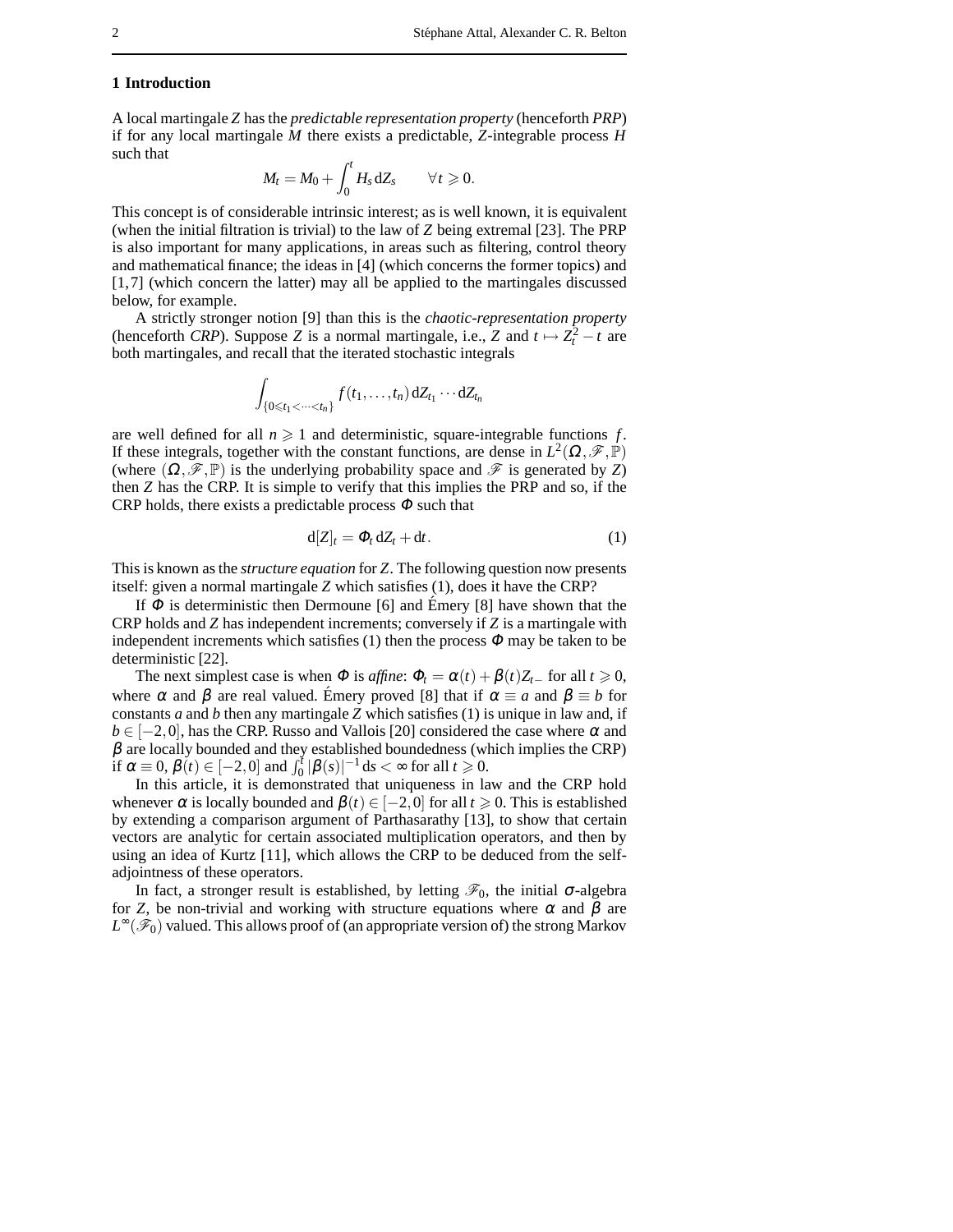property for these martingales (called *Azéma martingales*, extending terminology due to Emery).

A variant of the Russo-Vallois result [20, Proposition 4.4] is also obtained; the requirement that  $\alpha \equiv 0$  is removed but a stronger condition is imposed on  $\beta$ , namely that

$$
\sup\{|1+\beta(s)| : s \in [0,t]\} < 1 \qquad \forall t \geq 0,
$$

i.e.,  $\beta$  is strictly bounded away from the endpoints of the interval  $[-2,0]$  on any compact subinterval of  $[0, \infty)$ .

The working below takes place in the Guichardet interpretation of Boson Fock space which, as Meyer observed, serves as a universal space for the investigation of normal martingales and is therefore a completely classical object. Although many of the ideas leading to the results herein came from quantum stochastic calculus, this article makes (almost) no explicit use of these techniques and may be read by any probabilist. (The sole exception is the proof of Proposition 29, for which a purely classical demonstration seems to be lacking.)

Section 2 describes Guichardet space and the chaotic-representation theorem of Kurtz; some examples of Az´ema martingales are given in Section 3. The main results are in Section 4, together with two conjectures, and Section 5 is concerned with the strong Markov property.

#### 1.1 Notation and Conventions

The expression  $\mathbf{1}_P$  has the value 1 if the proposition  $P$  is true and 0 if it is false. The symbol := is read as 'is defined to equal'; the set  $\mathbb{R}_+ := [0, \infty[, \mathbb{Z}_+ := \{0, 1, 2, \ldots\},\$  $\mathbb{N} := \{1, 2, 3, \ldots\},\$ 

 $P := \{ \sigma \subseteq \mathbb{R}_+ : |\sigma| < \infty \}$  and  $P_n := \{ \sigma \subseteq \mathbb{R}_+ : |\sigma| = n \}$   $\forall n \in \mathbb{Z}_+$ ,

where |*A*| denotes the cardinality of the set *A*. Singleton sets are identified with their elements, so  $s \in P_1$  for all  $s \in \mathbb{R}_+$ . If  $s, t \in \mathbb{R}_+$  then  $s \wedge t := \min\{s, t\}$ ,  $\sigma_{(s,t]} := \sigma \cap [s,t]$  and  $\sigma_t := \sigma \cap [0,t]$ . The quantity 0<sup>0</sup> has the value 1, as has any empty product; an empty sum has the value 0. The  $L^p$  spaces considered herein are complex in general, with the notation  $L^p(\cdot;\mathbb{R})$  distinguishing the real versions.

#### **2 Preliminaries**

**Definition 1** Let  $Z = (Z_t)_{t \geq 0}$  be a *normal martingale* defined on the probability space  $(\Omega, \mathscr{F}, \mathbb{P})$ , i.e., a martingale with càdlàg paths such that  $(Z_t^2 - t)_{t \geq 0}$  is also a martingale, both with respect to a filtration  $(\mathscr{F}_t)_{t\geq0}$  which is right continuous and such that  $\mathcal{F}_0$  contains all P-null sets; it is assumed throughout that the  $\sigma$ -algebra  $\mathcal F$  is generated by *Z*. For all *n* ∈  $\mathbb N$  the linear map

$$
I_n\colon L^2(\Delta^n;L^2(\mathscr{F}_0))\to L^2(\mathscr{F});\ f\mapsto \int_{\Delta^n}f(t_1,\ldots,t_n)\,\mathrm{d}Z_{t_1}\cdots\,\mathrm{d}Z_{t_n}
$$

is a well-defined isometry, where  $\Delta^n := \{(t_1, \ldots, t_n) \in \mathbb{R}^n_+ : t_1 < \cdots < t_n\}$  and  $I_n(f)$ is obtained by extending the obvious definition when

 $f(t_1,...,t_n)(\omega) = \mathbf{1}_{t_1 \in [a_1,b_1]} \cdots \mathbf{1}_{t_n \in [a_n,b_n]} f_0(\omega) \quad \forall t_1,...,t_n \in \Delta^n, \ \omega \in \Omega,$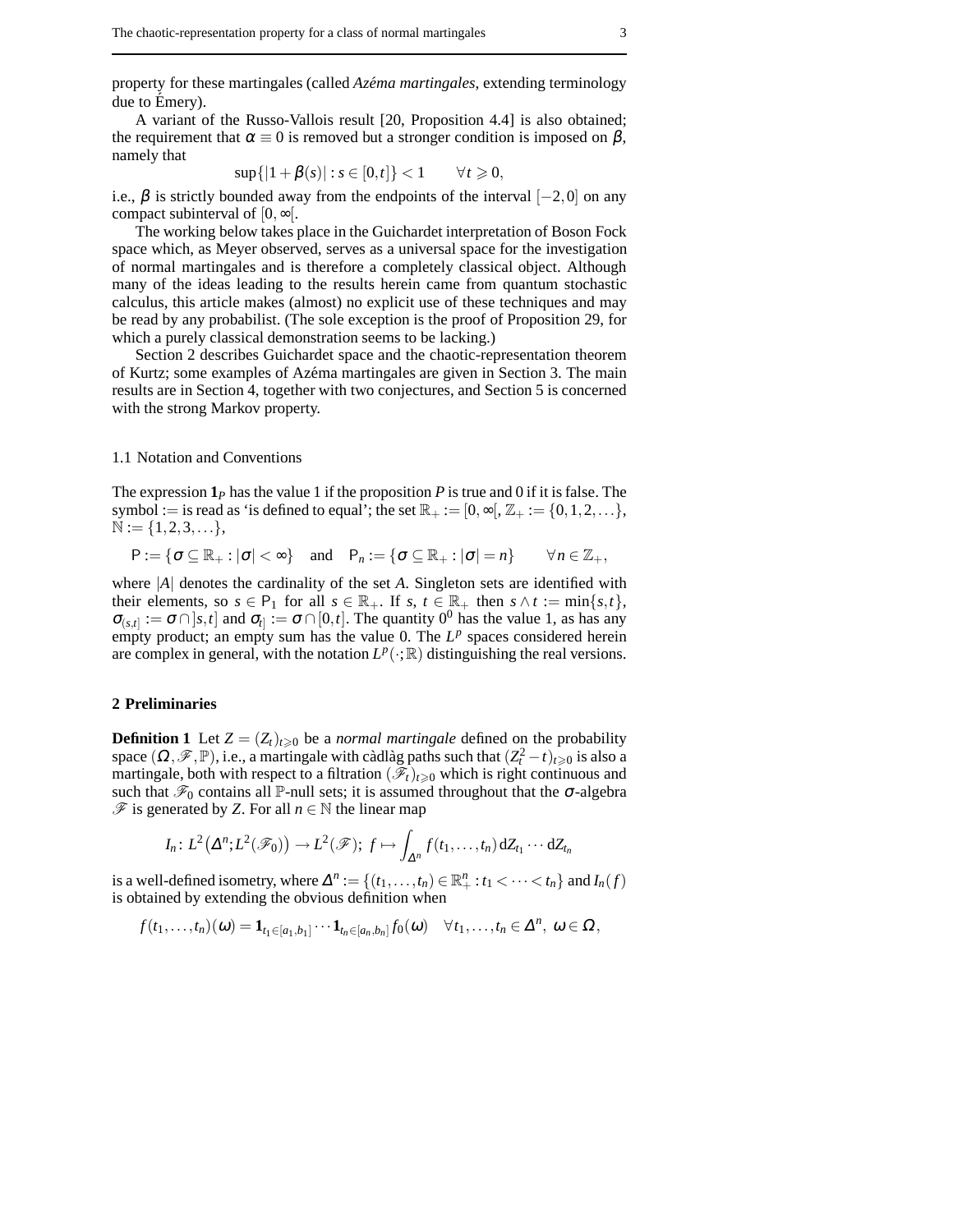where  $a_1 \leq b_1 \leq \cdots \leq a_n \leq b_n$  and  $f_0 \in L^2(\mathscr{F}_0)$  (cf. [5, XXI.1]). Let  $\Xi_0 := L^2(\mathscr{F}_0)$ , let  $I_0: \Xi_0 \to L^2(\mathscr{F})$  be the inclusion map and let

$$
\Xi_n:=\big\{I_n(f):f\in L^2\big(\Delta^n;L^2(\mathscr{F}_0)\big)\big\}\ \ \forall\,n\in\mathbb{N}\quad\text{and}\quad \Xi:=\bigoplus_{n=0}^\infty\Xi_n;
$$

the *chaos space*  $\Xi$  is a closed subspace (indeed, an  $L^{\infty}(\mathscr{F}_0)$  submodule) of  $L^2(\mathscr{F})$ (since  $\Xi_m$  is orthogonal to  $\Xi_n$  if  $m \neq n$ ). If  $\Xi = L^2(\mathscr{F})$  then *Z* has the *chaoticrepresentation property* (henceforth, CRP) *conditional on*  $\mathcal{F}_0$  (or the *CRP at time 0*, in Émery's terminology [9]). If  $\mathcal{F}_0$  is trivial then *Z* has the CRP in the usual sense.

**Notation 2** Recall Guichardet's interpretation of <sup>Φ</sup>, the Boson Fock space over  $L^2(\mathbb{R}_+)$ :  $\Phi = L^2(\mathsf{P})$ , where P is the class of all finite subsets of  $\mathbb{R}_+$  and

$$
||f||^2 = \int_{\mathsf{P}} |f(\sigma)|^2 d\sigma = |f(\theta)|^2 + \sum_{n=1}^{\infty} \int_{\Delta^n} |f(t_1,\ldots,t_n)|^2 dt_1 \cdots dt_n
$$

for all  $f \in \Phi$ . (Each element of  $P_n$  may be regarded as a point in  $\mathbb{R}^n$  with increasing coordinates, and  $P_n$  inherits its measurable structure from this; a set  $A \subseteq P$  is measurable if and only if  $\iota_n(A \cap P_n)$  is measurable for all  $n \ge 1$ , where the mapping  $\iota_n: P_n \to \mathbb{R}^n$ ;  $\{t_1 < \cdots < t_n\} \mapsto (t_1, \ldots, t_n).$ 

Let  $\widetilde{\Phi} := L^2\big(\mathsf{P}; L^2(\mathscr{F}_0)\big)$  and note that

$$
U: \Xi \to \widetilde{\Phi}; \quad (UF)(0) = f_0, \ (UF)(\sigma) = (f_{|\sigma|} \circ \iota_{|\sigma|})(\sigma) \quad \forall \sigma \in \mathsf{P} \setminus \mathsf{P}_0, \quad (2)
$$

where  $F = \sum_{n=0}^{\infty} I_n(f_n)$ , is an isometric isomorphism.

The *exponential vector* in  $\Phi$  corresponding to  $u \in L^2(\mathbb{R}_+)$  is the function  $\pi_u : \mathsf{P} \to \mathbb{C}; \, \pi_u(\sigma) = \prod_{s \in \sigma} u(s)$  and  $U^{-1}\pi_u = \mathscr{E}(u)$ , the *Doléans exponential*:

$$
\mathscr{E}(u) = 1 + \int_0^\infty u(t) \mathbb{E}[\mathscr{E}(u) | \mathscr{F}_t] dZ_t = 1 + \sum_{n=1}^\infty I_n(u^{\otimes n}),
$$

where a predictable version is taken of  $t \mapsto \mathbb{E}[\mathscr{E}(u)|\mathscr{F}_t]$  and the function

$$
u^{\otimes n}\colon (t_1,\ldots,t_n)\mapsto u(t_1)\cdots u(t_n)\in L^2(\Delta^n)
$$

for all  $u \in L^2(\mathbb{R}_+)$ . The linear span of the exponential vectors corresponding to bounded functions with compact support is denoted  $\mathscr{E}_{00}$  and is dense in  $\Phi$ .

**Definition 3** Let *Z* be a normal martingale and, for all  $t \ge 0$ , let

$$
\widehat{Z}_t\colon D(\widehat{Z}_t):=\{F\in\Xi:(Z_t-Z_0)F\in\Xi\}\subseteq\Xi\to\Xi\colon F\mapsto(Z_t-Z_0)F.
$$

Note that  $Z_t$  is symmetric and closed. (If  $(F_n)_{n\geq 1} \subseteq D(Z_t)$  is such that  $F_n \to F$  and  $\widehat{Z}_t F_n \to G$  then, passing to a subsequence,  $F_{n_k} \to F$  and  $(Z_t - Z_0) F_{n_k} \to G$  almost everywhere, so  $(Z_t - Z_0)F = G$ . Hence  $F \in D(\widehat{Z}_t)$  and  $\widehat{Z}_t F_n \to \widehat{Z}_t F$ , as required.)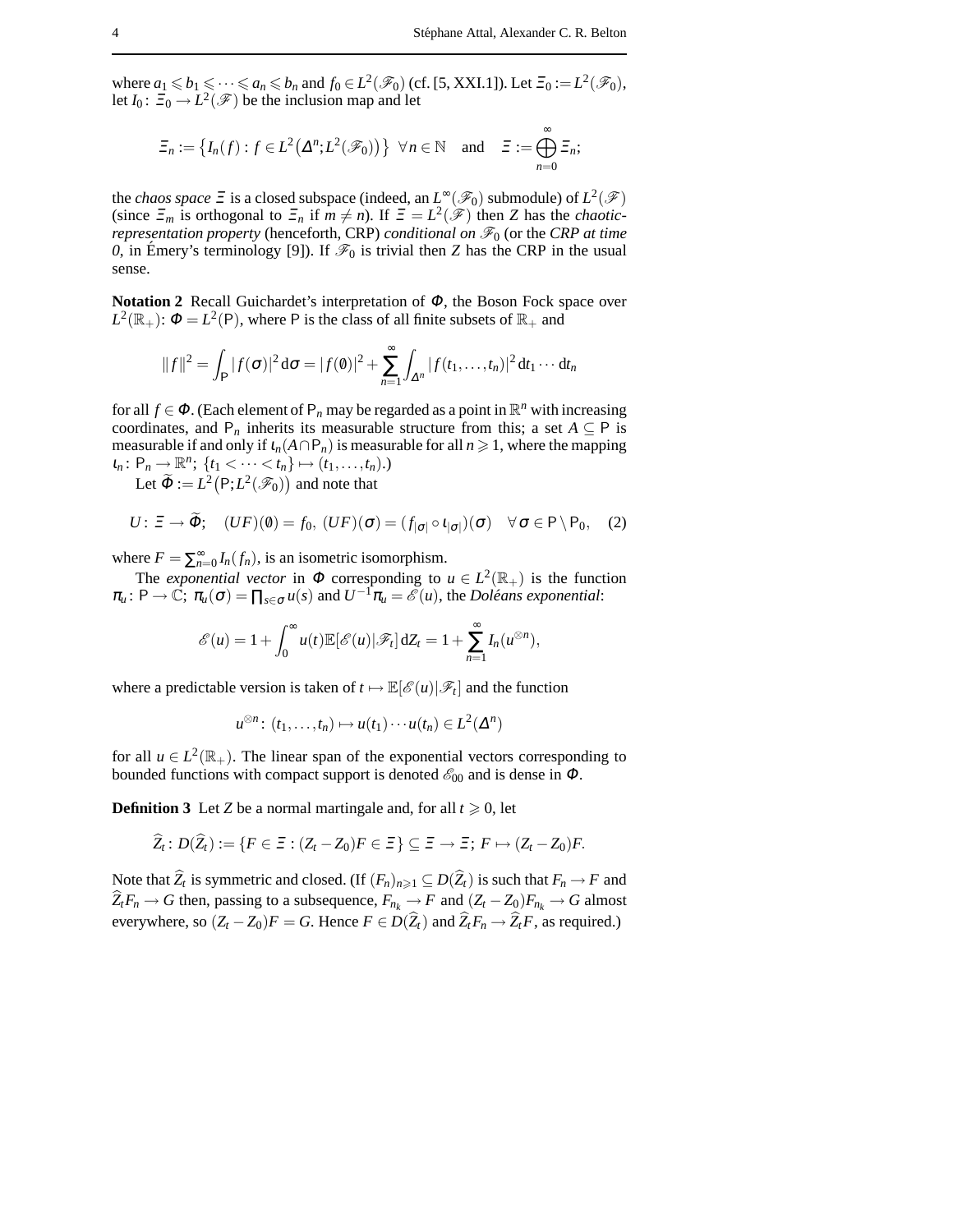**Lemma 4** *If*  $(M, \mathcal{M}, \mu)$  *is a finite measure space and*  $F : M \to \mathbb{R}$  *is M measurable then the operator*

$$
\{G \in L^2(\mathcal{M}) : FG \in L^2(\mathcal{M})\} \subseteq L^2(\mathcal{M}) \to L^2(\mathcal{M}); G \mapsto FG
$$

*is self adjoint, and is bounded if and only if*  $e$ *ss sup* $\{|F(m)| : m \in M\} < \infty$ *.* 

*Proof* This follows from [17, Proposition VIII.3.1] and, for the final statement, the spectral-radius formula [17, Theorem VI.6].  $\Box$ 

The following theorem is due to Kurtz [11, Théorème 8.1] (for trivial  $\mathscr{F}_0$  and  $Z_0 = 0$ ; the extension is straightforward).

**Theorem 5 (Kurtz)** *The martingale Z has the CRP conditional on*  $\mathcal{F}_0$  *if and only if*  $\overline{Z}_t$ , as given in Definition 3, is self adjoint for all  $t \geq 0$ .

**Definition 6** The notation  $F: \mathbb{R}_+ \to L^2(\mathscr{G})$  (where  $\mathscr{G}$  is a sub- $\sigma$ -algebra of  $\mathscr{F}$ ) means that the process  $F : \mathbb{R}_+ \times \Omega \to \mathbb{C}$  is measurable with respect to the product  $\sigma$ -algebra  $\mathscr{B}(\mathbb{R}_+)$  ⊗  $\mathscr{G}$ , where  $\mathscr{B}(\mathbb{R}_+)$  denotes the Borel  $\sigma$ -algebra on  $\mathbb{R}_+$ , and  $F(t): \Omega \to \mathbb{C}; \omega \mapsto F(t, \omega)$  is such that  $\mathbb{E}[|F(t)|^2] < \infty$  for all  $t \ge 0$ .

**Definition 7** The normal martingale *Z* is an *Azéma martingale* if there exist processes *A*, *B*:  $\mathbb{R}_+ \to L^2(\mathscr{F}_0; \mathbb{R})$  such that the following *structure equation* is satisfied:

$$
[Z]_t = \int_0^t (A(s) + B(s)Z_{s-}) \, dZ_s + t \qquad \forall t \geq 0,
$$
 (3)

where  $[Z] = ([Z]_t)_{t \geq 0}$  is the quadratic variation of *Z*; the shorthand notation

$$
\mathrm{d}[Z]_t = (A(t) + B(t)Z_{t-})\,\mathrm{d}Z_t + \mathrm{d}t
$$

is also used. Of most interest are structure equations of the form

$$
d[Z]_t = (\alpha(t) + \beta(t)Z_{t-}) dZ_t + dt, \qquad (4)
$$

where  $\alpha$ ,  $\beta$  :  $\mathbb{R}_+ \rightarrow \mathbb{R}$  are Borel measurable.

#### **3 Examples**

Let *Z* be an Azéma martingale with  $Z_0 = 0$  which satisfies (4).

*Example 8* If  $\beta \equiv 0$  and  $\alpha$  is constant then either  $\alpha \equiv 0$ , in which case *Z* is Brownian motion (a theorem due to Lévy [16, Theorem II.38]), or  $\alpha \equiv a \neq 0$ , so *Z* is a compensated Poisson process of the form

$$
Z_t = a(N_{t/a^2} - t/a^2) \qquad \forall t \geq 0,
$$

where  $N$  is a Poisson process with intensity 1 and unit jumps  $[8, p.69]$ . These processes are well known to have the CRP.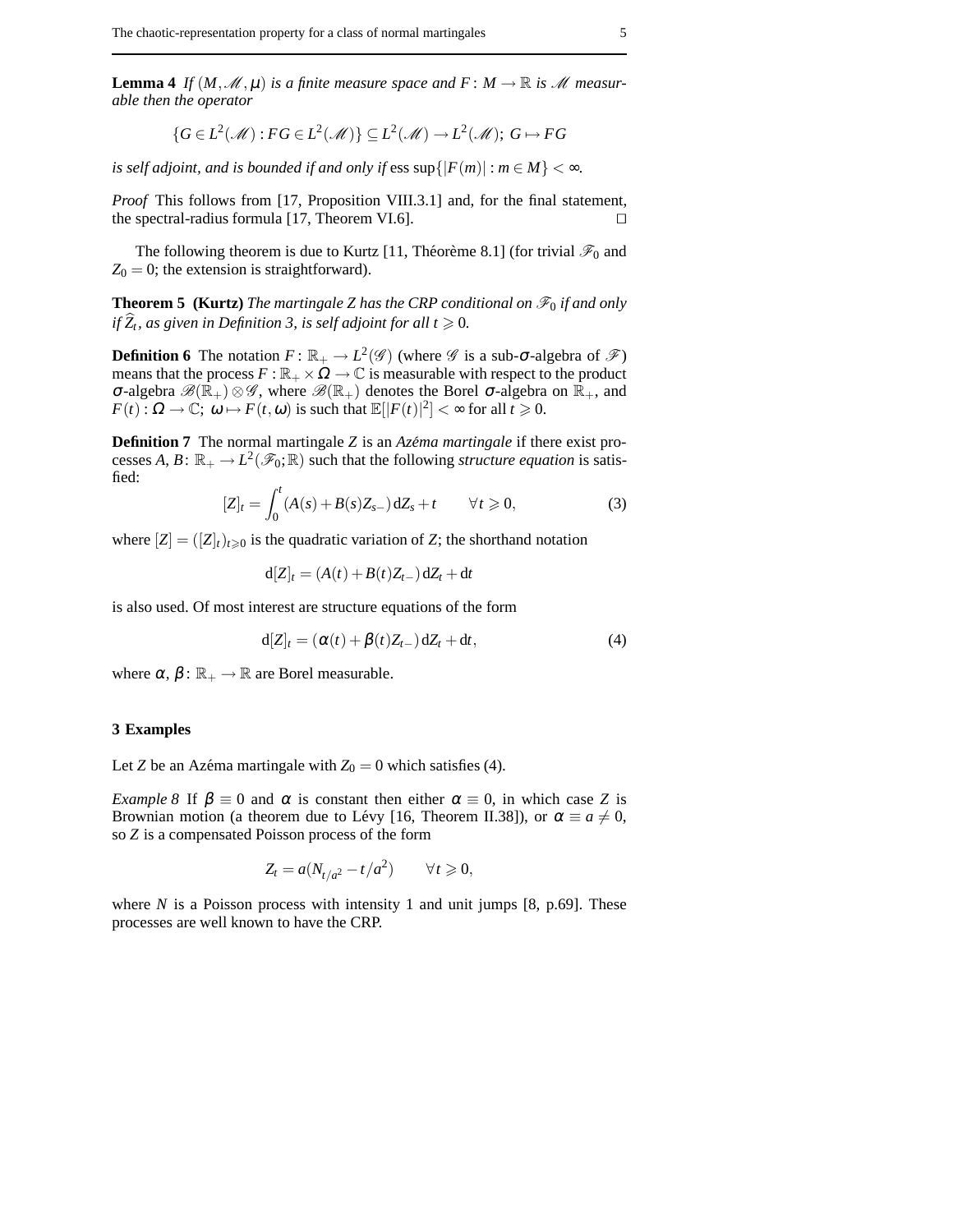*Example 9* If  $\beta \equiv 0$  and  $\alpha$  is any Borel-measurable function then *Z* has independent increments and may be realised as follows: if *W* is a standard Brownian motion and *P* an independent Poisson point process on  $\mathbb{R}_+$  with intensity  $\mathbf{1}_{\alpha(t)\neq 0}\mathrm{d}t/\alpha(t)^2$ then

$$
Z_t = \int_0^t \mathbf{1}_{\alpha(s)=0} \, \mathrm{d}W_s + M_t \qquad \forall t \geq 0,
$$

where *M* is a purely discontinuous martingale with jumps at the points of *P* such that  $\Delta M_t \in \{0, \alpha(t)\}\$  for all  $t \geq 0$ . This explicit construction is due to Emery [8, Proposition 4], who has demonstrated that uniqueness in law and the CRP hold in this case. (See also work of Dermoune [6] and Utzet [22].)

*Remark 10* If *Z* has independent increments then, by [22, p.409, Commentaires du Séminaire], the process  $(\alpha(t)+\beta(t)Z_{t-})_{t\geq 0}$  is equal almost everywhere (with respect to the product of Lebesgue measure on  $\mathbb{R}_+$  and  $\mathbb{P}$ ) to some deterministic process. From this, it is a straightforward exercise to show that  $\beta = 0$  almost everywhere on  $\mathbb{R}_+$ .

*Example 11* If  $\alpha \equiv a$  and  $\beta \equiv b$  then *Z* is an Az $\epsilon$ ma martingale of the type studied by Emery [8, Section (e)]; existence and uniqueness in law holds for all  $a, b \in \mathbb{R}$ , and if  $b \in [-2,0]$  then *Z* has the CRP. There are two important examples (as well as those given above) with explicit descriptions: if  $a = 0$  and  $b = -2$  then *Z* is the *parabolic martingale*, such that  $Z_t^2 = t$  for all  $t \ge 0$ ; if  $a = 0$  and  $b = -1$  then *Z* is the *first Azéma martingale*, which may be realised by taking a standard Brownian motion *W* and setting

$$
Z_t = sign(W_t)\sqrt{2(t - G_t)} \qquad \forall t \geq 0,
$$

where  $sign(x) := 1_{x>0} - 1_{x<0}$  for all  $x \in \mathbb{R}$  and  $G_t := sup\{s \in [0,t] : B_s = 0\}.$ 

*Example 12* If  $\alpha(t) = 1 - t$  for all  $t \ge 0$  and  $\beta \equiv -1$  then *Z* is the classical martingale associated to the monotone Poisson process [2]; this is unique in law and has the CRP. The process  $Y = (Y_t := Z_t + t)_{t \geq 0}$  has many similarities to the first Azéma martingale: it is determined by the level set  $\mathcal{U} := \{t \geq 0 : Y_t = 1\}$  (which is almost surely non-empty, compact, without isolated points, of zero Lebesgue measure and of Hausdorff dimension no more than  $1/2$ ) together with choices either to increase or to decrease after each time in  $\mathcal U$ . The sample paths of this process have the explicit form

$$
Y_t = -W_\bullet\big(-\exp(-1-t+G_t)\big) \qquad \forall t \geq 0,
$$

where  $G_t := \sup\{s \in [0,t] : Y_s = 1\} \in \{-\infty\} \cup ]0,t]$  and  $W_{\bullet}$  is one of the two branches of the Lambert *W* function which take real values. (Recall that *W* is the many-valued inverse to the complex function  $z \mapsto ze^z$ .) More information on this process may be found in [3].

*Example 13* If  $\alpha \equiv 0$  and  $\beta$ :  $\mathbb{R}_+ \rightarrow [-2,0]$  is Borel measurable and such that  $\int_0^t |\beta(s)|^{-1} ds < \infty$  for all  $t \ge 0$  then *Z* has locally bounded trajectories and so has the CRP; this is a result of Russo and Vallois [20, Proposition 4.4].

*Example 14* Taviot has proved [21, Théorème 4.0.2] an existence theorem which gives a solution to (4) if  $\alpha$  and  $\beta$  are *caglad*, i.e., left continuous and with right limits everywhere.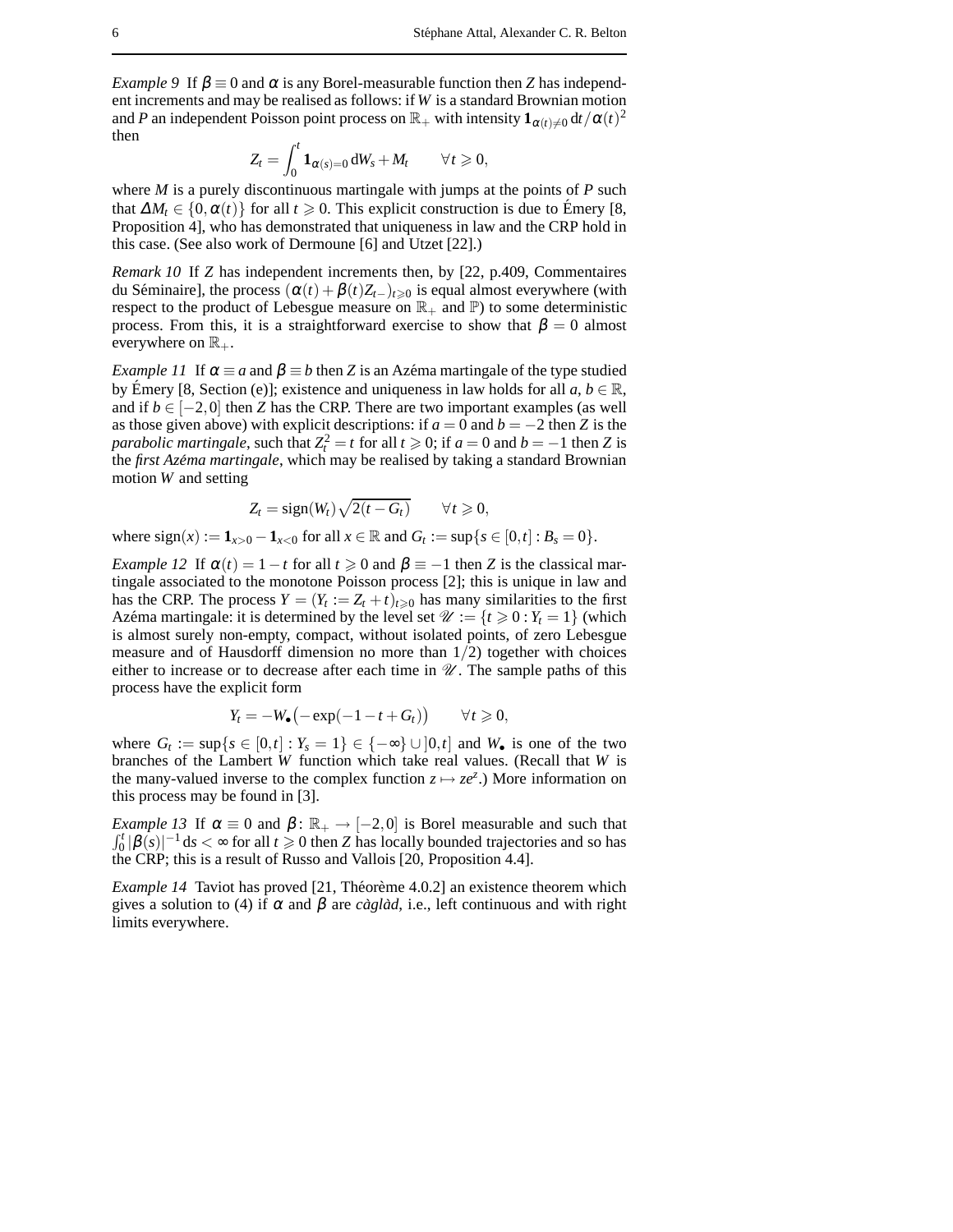## **4 Results**

When  $\mathcal{F}_0$  is trivial, the following result may be derived from the chaotic Kabanov formula of Privault, Solé and Vives [15, Theorem 1].

**Lemma 15** *Let Z be an Azéma martingale such that*  $Z_0 \in L^{\infty}(\mathscr{F}_0)$  *which satisfies (3) and suppose*  $t \ge 0$  *is such that A and B are uniformly bounded on [0,t], i.e.,* 

$$
||A||_{\infty,t} := \text{ess sup}\{|A(s,\omega)| : s \in [0,t], \omega \in \Omega\} < \infty \quad and \quad ||B||_{\infty,t} < \infty
$$

*(where the essential supremum is with respect to the product of Lebesgue measure*  $\int$ *on* [0,*t*] *and*  $\mathbb{P}$ *). If*  $n \in \mathbb{N}$  *and*  $f \in L^2(\Delta^n; L^2(\mathscr{F}_0))$  *then* 

$$
(Z_t - Z_0)I_n(f) = I_{n-1}(f_t^-) + I_n(f_t^0) + I_{n+1}(f_t^+) \in \Xi,
$$
\n(5)

 $where t_0 := 0, \tilde{A}(s) := A(s) + Z_0B(s), B_t|(s) := \mathbf{1}_{s \in [0,t]}B(s),$ 

$$
f_t^-(t_1,\ldots,t_{n-1}) := \sum_{k=1}^{n-1} \int_{t_{k-1}\wedge t}^{t_k\wedge t} \prod_{l=k}^{n-1} (1+B_{t_l}(t_l)) f(t_1,\ldots,t_{k-1},s,t_k,\ldots,t_{n-1}) ds + \int_{t_{n-1}\wedge t}^t f(t_1,\ldots,t_{n-1},s) ds,
$$
  

$$
f_t^{\circ}(t_1,\ldots,t_n) := \sum_{k=1}^n \mathbf{1}_{t_k \in [0,t]} \tilde{A}(t_k) \prod_{l=k+1}^n (1+B_{t_l}(t_l)) f(t_1,\ldots,t_n),
$$
  

$$
f_t^+(t_1,\ldots,t_{n+1}) := \sum_{k=1}^{n+1} \mathbf{1}_{t_k \in [0,t]} \prod_{l=k+1}^{n+1} (1+B_{t_l}(t_l)) f(t_1,\ldots,\widehat{t_k},\ldots,t_{n+1})
$$

*and*  $(t_1, \ldots, \hat{t_k}, \ldots, t_{n+1})$  *is the n-tuple obtained by removing*  $t_k$  *from the n*+1*-tuple*  $(t_1, \ldots, t_{n+1})$ .

*Proof* First, observe that  $f_t^- \in L^2(\Delta^{n-1}; L^2(\mathscr{F}_0)), f_t^{\circ} \in L^2(\Delta^n; L^2(\mathscr{F}_0))$  and  $f_t^+ \in$  $L^2(\Delta^{n+1}; L^2(\mathscr{F}_0))$ , with

$$
||f_t^-|| \le n(1+||B||_{\infty,t})^{n-1}t^{1/2}||f||,
$$
\n(6)

$$
||f_t^{\circ}|| \leq n||\tilde{A}||_{\infty,t}(1+||B||_{\infty,t})^{n-1}||f|| \tag{7}
$$

and 
$$
||f_t^+|| \leq (n+1)(1+||B||_{\infty,t})^{n-1}t^{1/2}||f||.
$$
 (8)

Next, let  $I_n(f) = \int_0^\infty G_s dZ_s$ , i.e., *G* is a predictable version of

$$
t_n \mapsto \int_0^{t_n} \cdots \int_0^{t_2} f(t_1,\ldots,t_n) dZ_{t_1} \cdots dZ_{t_{n-1}} = I_{n-1}(f(\cdot,t_n)_{t_n}]),
$$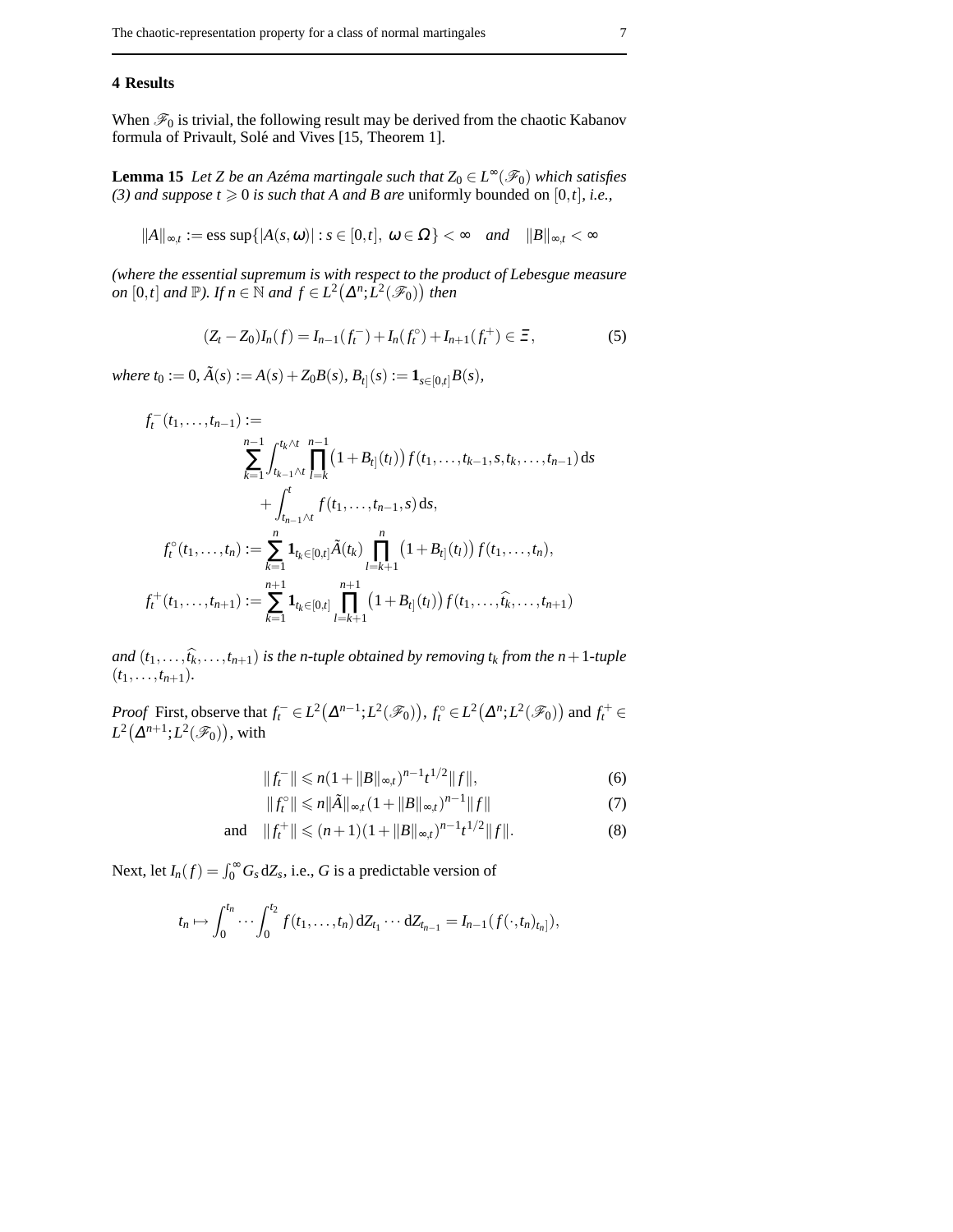where  $g_{t}$   $(t_1,...,t_k) := \mathbf{1}_{t_k \in [0,t]} g(t_1,...,t_k)$  for all  $g \in L^2(\Delta^k)$ , or  $G = f$  if  $n = 1$ . By the integration-by-parts formula for semimartingales,

$$
(Z_t - Z_0)I_n(f)
$$
  
=  $\int_0^t \int_0^s G_r dZ_r dZ_s + \int_0^\infty (Z_{(s \wedge t) -} - Z_0)G_s dZ_s + \int_0^t G_s d[Z]_s$   
=  $\int_0^t \int_0^s G_r dZ_r dZ_s + \int_0^t \tilde{A}(s)G_s dZ_s + \int_0^t G_s ds$   
+  $\int_0^\infty (1 + B_{t}(s))(Z_{(s \wedge t) -} - Z_0)G_s dZ_s;$ 

since  $(Z_{r-})_{r≥0}$  is predictable, the process  $s \mapsto (1+B_{t]}(s))Z_{(s\wedge t)-}G_s$  is a predictable version of  $s \mapsto (1+B_{t}|(s))Z_{s\wedge t}G_s$ . Thus, if  $n=1$  then

$$
(Z_t - Z_0)I_1(f) = \int_0^t f(s) ds + \int_{\Delta^1} \mathbf{1}_{t_1 \in [0,t]} \tilde{A}(t_1) f(t_1) dZ_{t_1} + \int_{\Delta^2} (\mathbf{1}_{t_2 \in [0,t]} f(t_1) + \mathbf{1}_{t_1 \in [0,t]} (1 + B_{t_1}(t_2)) f(t_2)) dZ_{t_1} dZ_{t_2},
$$

as required. Now suppose that (5) holds as claimed for some  $n \geq 1$ ; from the above,

$$
(Z_t - Z_0)I_{n+1}(f) = \int_{\Delta^{n+1}} \mathbf{1}_{t_{n+1} \in [0,t]} f(t_1, \dots, t_{n+1}) dZ_{t_1} \cdots dZ_{t_n} dt_{n+1}
$$
  
+ 
$$
\int_{\Delta^{n+1}} \mathbf{1}_{t_{n+1} \in [0,t]} \tilde{A}(t_{n+1}) f(t_1, \dots, t_{n+1}) dZ_{t_1} \cdots dZ_{t_{n+1}}
$$
  
+ 
$$
\int_{\Delta^{n+2}} \mathbf{1}_{t_{n+2} \in [0,t]} f(t_1, \dots, t_{n+1}) dZ_{t_1} \cdots dZ_{t_{n+2}}
$$
  
+ 
$$
\int_0^\infty (1 + B_{t_1}(s)) (Z_{(s \wedge t) -} - Z_0) I_n(f(\cdot, s)_{s_1}) dZ_s
$$

and this final term is the sum of three integrals:

$$
\int_{0}^{\infty} (1 + B_{t}](s)) I_{n-1}(f_{s \wedge t}^{-}(\cdot, s)_{s}^{\cdot}) dZ_{s}
$$
\n
$$
= \int_{0}^{\infty} \int_{\Delta^{n-1}} \sum_{k=1}^{n-1} \int_{t_{k-1} \wedge (s \wedge t)}^{t_{k} \wedge (s \wedge t)} \prod_{l=k}^{n-1} (1 + B_{s \wedge t}](t_{l})) (1 + B_{t}](s))
$$
\n
$$
\times 1_{t_{n-1} \in [0, s]} f(t_{1}, \dots, t_{k-1}, r, t_{k}, \dots, t_{n-1}, s) d\mathbf{r} dZ_{t_{1}} \cdots dZ_{t_{n-1}} dZ_{s}
$$
\n
$$
+ \int_{0}^{\infty} \int_{\Delta^{n-1}} \int_{t_{n-1} \wedge (s \wedge t)}^{s \wedge t} (1 + B_{t}](s))
$$
\n
$$
\times 1_{r \in [0, s]} f(t_{1}, \dots, t_{n-1}, r, s) d\mathbf{r} dZ_{t_{1}} \cdots dZ_{t_{n-1}} dZ_{s}
$$
\n
$$
= \int_{\Delta^{n}} \sum_{k=1}^{n} \int_{t_{k-1} \wedge t}^{t_{k} \wedge t} \prod_{l=k}^{n} (1 + B_{t}](t_{l})) f(t_{1}, \dots, t_{k-1}, r, t_{k}, \dots, t_{n}) d\mathbf{r} dZ_{t_{1}} \cdots dZ_{t_{n}},
$$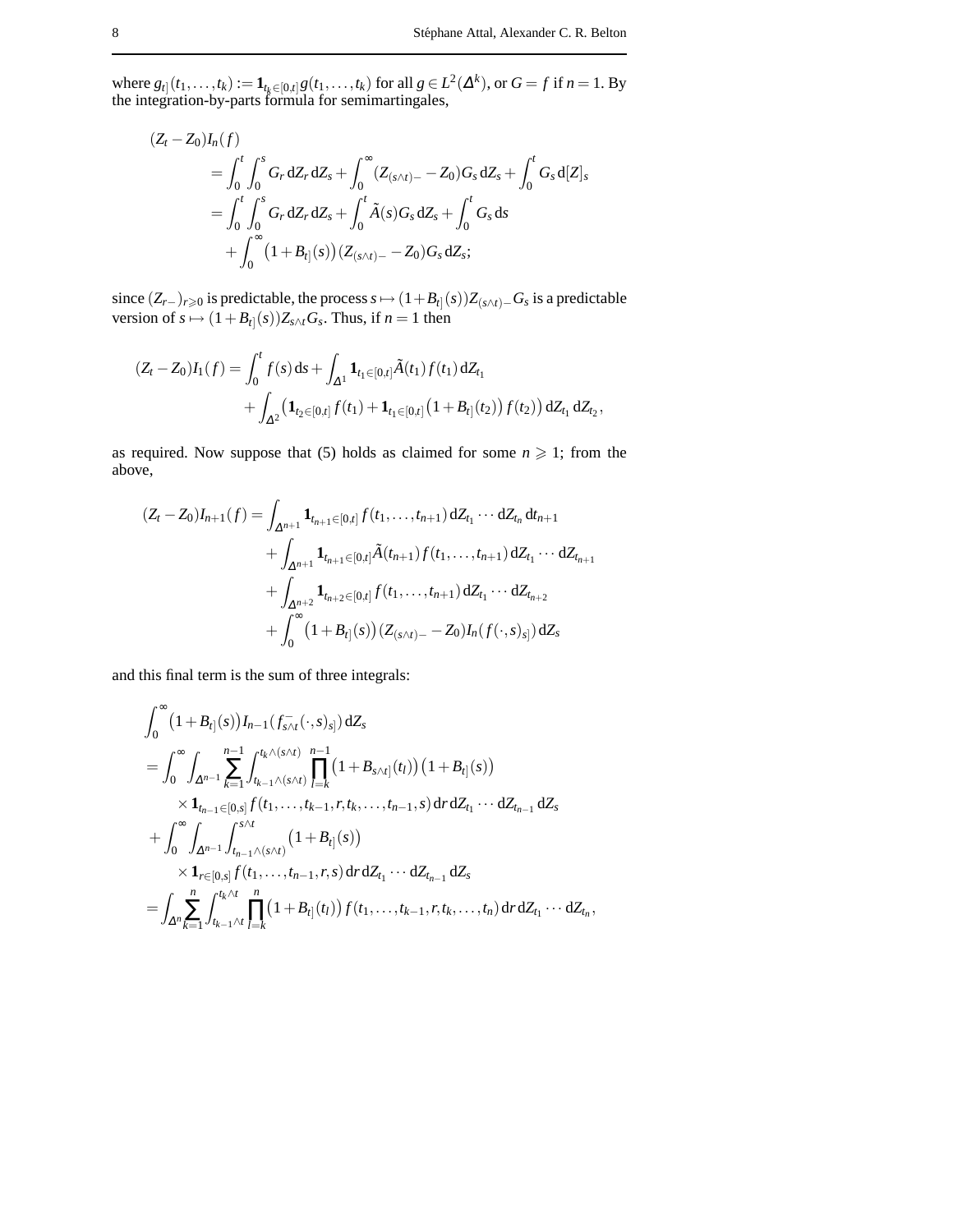$$
\int_0^{\infty} (1 + B_{t]}(s)) I_n(f_{s \wedge t}^{\circ}(\cdot, s)_{s]}) dZ_s
$$
\n
$$
= \int_0^{\infty} \int_{\Delta^n} \sum_{k=1}^n \mathbf{1}_{t_k \in [0, s \wedge t]} \tilde{A}(t_k) \prod_{l=k+1}^n (1 + B_{s \wedge t]}(t_l)) (1 + B_{t]}(s))
$$
\n
$$
\times \mathbf{1}_{t_n \in [0, s]} f(t_1, \dots, t_n, s) dZ_{t_1} \cdots dZ_{t_n} dZ_s
$$
\n
$$
= \int_{\Delta^{n+1}} \sum_{k=1}^n \mathbf{1}_{t_k \in [0, t]} \tilde{A}(t_k) \prod_{l=k+1}^{n+1} (1 + B_{t_l]}(t_l)) f(t_1, \dots, t_{n+1}) dZ_{t_1} \cdots dZ_{t_{n+1}}
$$

and

$$
\int_0^{\infty} (1 + B_{t}](s) J_{n+1}(f_{s \wedge t}^+(\cdot, s)_{s]}) dZ_s
$$
\n
$$
= \int_0^{\infty} \int_{\Delta^{n+1}} \sum_{k=1}^{n+1} \mathbf{1}_{t_k \in [0, s \wedge t]} \prod_{l=k+1}^{n+1} (1 + B_{s \wedge t}](t_l)) (1 + B_{t}](s))
$$
\n
$$
\times \mathbf{1}_{t_{n+1} \in [0, s]} f(t_1, \dots, \widehat{t_k}, \dots, t_{n+1}, s) dZ_{t_1} \cdots dZ_{t_{n+1}} dZ_s
$$
\n
$$
= \int_{\Delta^{n+2}} \sum_{k=1}^{n+1} \mathbf{1}_{t_k \in [0, t]} \prod_{l=k+1}^{n+2} (1 + B_{t}](t_l)) f(t_1, \dots, \widehat{t_k}, \dots, t_{n+2}) dZ_{t_1} \cdots dZ_{t_{n+2}}.
$$

The result follows by induction.  $\Box$ 

**Definition 16** A function  $f: P \to \mathbb{C}$  is a *test vector* if it is measurable and there exist constants *T*, *C*, *M* > 0 such that  $|f(\sigma)| \leqslant \mathbf{1}_{\sigma \subseteq [0,T]} C M^{|\sigma|}$  for all  $\sigma \in P$ . The collection of all such functions forms a vector space, denoted  $\mathscr{T}$ , which contains  $\mathscr{E}_{00}$  and is dense in  $\Phi$ .

A *generalised test vector* is a measurable function  $f: P \to L^2(\mathscr{F}_0)$  for which there exists constants  $T$  ,  $C$  ,  $M>0$  such that  $\|f(\sigma)\|_{L^\infty(\mathscr{F}_0)}\leqslant \mathbf{1}_{\sigma\subseteq [0,T]}CM^{|\sigma|}$  for all  $\sigma \in P$ . The set  $\widetilde{\mathcal{T}}$  of all generalised test vectors is a vector space which contains  ${\pi_u \otimes f_0 : \pi_u \in \mathscr{E}_{00}, f_0 \in L^{\infty}(\mathscr{F}_0)}$ , where  ${(\pi_u \otimes f_0)(\sigma) := \omega \mapsto \pi_u(\sigma) f_0(\omega)}$  for all  $\sigma \in P$ , and is dense in  $\tilde{\Phi}$ .

**Theorem 17** *Suppose Z is an Azéma martingale with*  $Z_0 \in L^{\infty}(\mathscr{F}_0)$  *which satisfies* (3) and  $t \ge 0$  *is such that A and B are uniformly bounded on* [0,*t*]*. If U is the isomorphism* (2) and  $\widehat{Z}_t$  *is as in Definition 3 then*  $U^{-1}f \in D(\widehat{Z}_t)$  *for all*  $f \in \widetilde{\mathcal{F}}$ *and, if*  $\sigma \in P$ *,* 

$$
(U\widehat{Z}_tU^{-1}f)(\sigma)
$$
  
=  $\int_0^t \prod_{r \in \sigma_{(s,t]}} (1+B(r))f(\sigma \cup s) ds + \sum_{s \in \sigma_{t} \upharpoonright t \in \sigma_{(s,t]}} \prod_{r \in \sigma_{(s,t]}} (1+B(r))f(\sigma \setminus s)$   
+  $\sum_{s \in \sigma_{t} \upharpoonright s} \widetilde{A}(s) \prod_{r \in \sigma_{(s,t]}} (1+B(r))f(\sigma).$ 

*Proof* If there exists  $n \in \mathbb{Z}_+$  such that  $f(\sigma) \equiv 0$  for all  $\sigma \in P \setminus P_n$  then this claim is simply a translation of Lemma 15 (or is immediately verified, for the case  $n = 0$ ). Furthermore, the estimates (6–8) imply that if  $f \in \mathcal{T}$  and  $U^{-1}f = \sum_{n=0}^{\infty} I_n(f_n)$ then  $\sum_{n=1}^{\infty} ||f_{n,t}^{+}||^2 + ||f_{n,t}^{<}|^2 + ||f_{n,t}^{-}||^2$  is convergent, which gives the result. □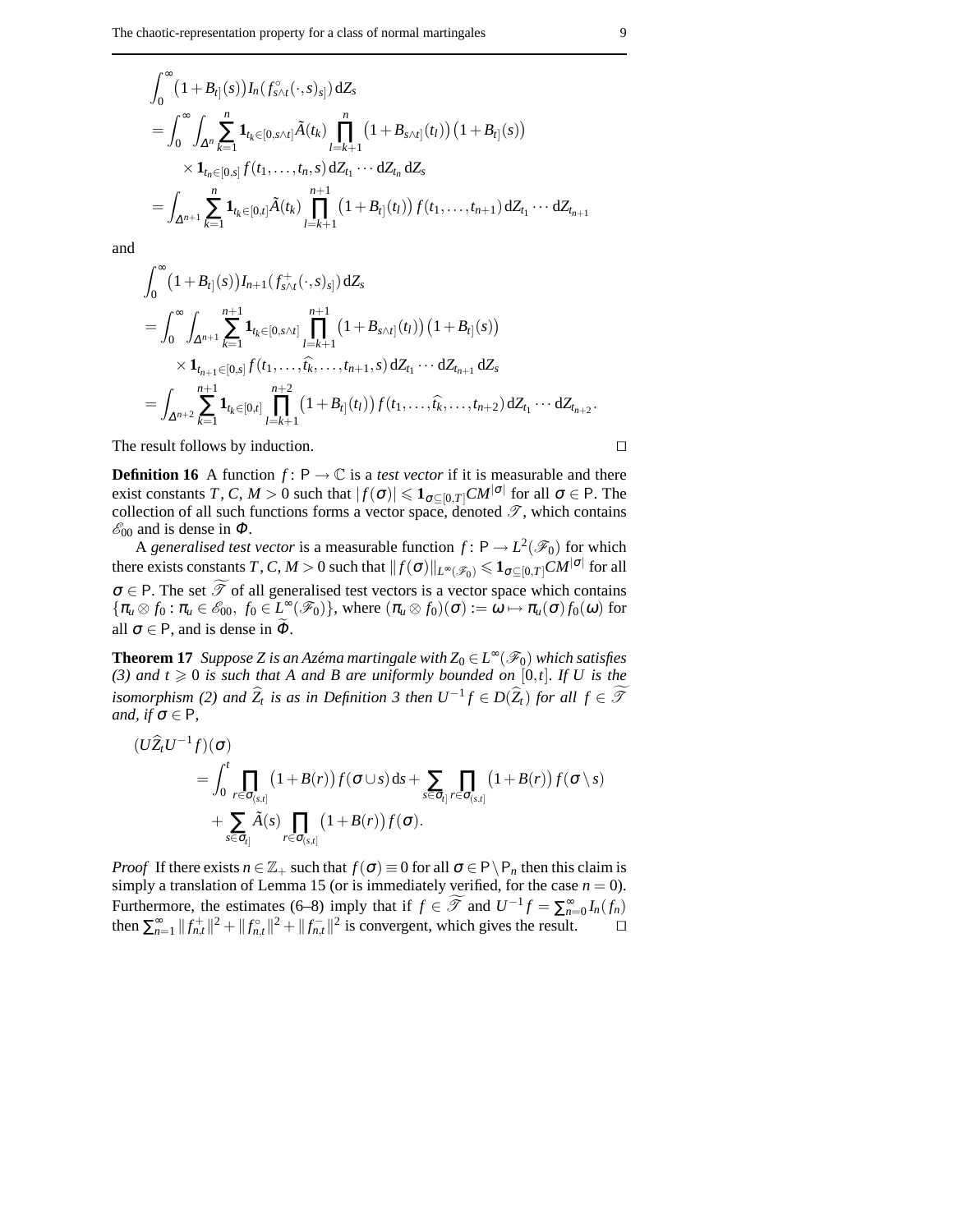**Lemma 18** *For*  $c > 0$  *let*  $N = (N_t)_{t \geq 0}$  *be a compensated Poisson process with jump size c and intensity c*<sup>-2</sup>, defined on the probability space  $(\Omega_{\text{P}}, \mathscr{F}_{\text{P}}, \mathbb{P}_{\text{P}})$ , and suppose that  $\mathcal{F}_P$  is generated by N. There exists an isometric isomorphism  $U_P$ :  $L^2(\mathscr{F}_P) \to \Phi$  such that the operator of multiplication by  $N_t$  in  $L^2(\mathscr{F}_P)$  equals  $U_P^{-1} \widetilde{N}_t U_P$  *on*  $U_P^{-1} (\mathscr{T})$ *, where the operator*  $\widetilde{N}_t$  *acts in*  $\Phi$  *so that* 

$$
(\widetilde{N}_t f)(\sigma) := \int_0^t f(\sigma \cup s) \, ds + \sum_{s \in \sigma_i} f(\sigma \setminus s) + c |\sigma_{i}| f(\sigma) \qquad \forall \, \sigma \in P.
$$

If  $u \in L^2(\mathbb{R}_+)$  then  $U_P^{-1}\pi_u$  equals the stochastic exponential  $\mathscr{E}(u)$  and

$$
\mathcal{E}(u)\mathcal{E}(v) = \exp\left(\int_0^\infty u(s)v(s) \, ds\right) \mathcal{E}(u+v+cw) \tag{9}
$$

*for all*  $u, v \in L^2(\mathbb{R}_+) \cap L^4(\mathbb{R}_+).$ 

*Proof* It is well known (cf. Example 8) that *N* satisfies the structure equation

$$
\mathrm{d}[N]_t = c \,\mathrm{d}N_t + \mathrm{d}t
$$

and has the CRP; the claims about  $U_P$  and  $(\widetilde{N}_t)_{t\geq0}$  thus follow immediately from Theorem 17. Yor's formula [16, Theorem II.37] implies the remark about the product of stochastic exponentials.  $\Box$ 

*Remark 19* The operator  $\widetilde{N}_t$  of Lemma 18 extends to a self-adjoint operator in  $\widetilde{\Phi}$ by ampliation with the identity; this operator (denoted in the same manner) acts in  $\Phi$  so that, if  $\sigma \in \mathsf{P}$  and  $\omega \in \Omega$ ,

$$
(\widetilde{N}_t f)(\sigma)(\omega) = \int_0^t f(\sigma \cup s)(\omega) \, ds + \sum_{s \in \sigma_{t_i}} f(\sigma \setminus s)(\omega) + c |\sigma_{t_i}| f(\sigma)(\omega).
$$

**Definition 20** For processes  $A, B: \mathbb{R}_+ \to L^2(\mathscr{F}_0; \mathbb{R})$  and a random variable  $Z_0 \in$ *L*<sup>∞</sup>( $\mathscr{F}_0$ ; ℝ), let

$$
\tilde{A} : \mathbb{R}_+ \to L^2(\mathscr{F}_0; \mathbb{R}); t \mapsto A(t) + Z_0 B(t).
$$

For all  $t \ge 0$ , define linear operators  $\widetilde{X}_t$ ,  $\widetilde{Y}_t$  and  $\widetilde{Z}_t$  in  $\widetilde{\Phi}$  by setting, for all  $\sigma \in \mathsf{P}$ ,

$$
\begin{aligned}\n(\widetilde{X}_t f)(\sigma) &:= \int_0^t \prod_{r \in \sigma_{[s,t]}} \big(1 + B(r)\big) f(\sigma \cup s) \, \mathrm{d} s + \sum_{s \in \sigma_{t]}}\prod_{r \in \sigma_{[s,t]}} \big(1 + B(r)\big) f(\sigma \setminus s), \\
(\widetilde{Y}_t f)(\sigma) &:= \sum_{s \in \sigma_{t]} } \widetilde{A}(s) \prod_{r \in \sigma_{[s,t]}} \big(1 + B(r)\big) f(\sigma),\n\end{aligned}
$$

and  $(Z_t f)(\sigma) := (X_t f)(\sigma) + (Y_t f)(\sigma)$ , with maximal domains

$$
D(\widetilde{W}_t) := \left\{ f \in \widetilde{\Phi} : \int_{\mathsf{P}} \mathbb{E}\big[ |(\widetilde{W}_t f)(\sigma)|^2 \big] d\sigma < \infty \right\} \qquad \forall W \in \{X, Y, Z\};
$$

note that  $X_t + Y_t \subseteq Z_t$ .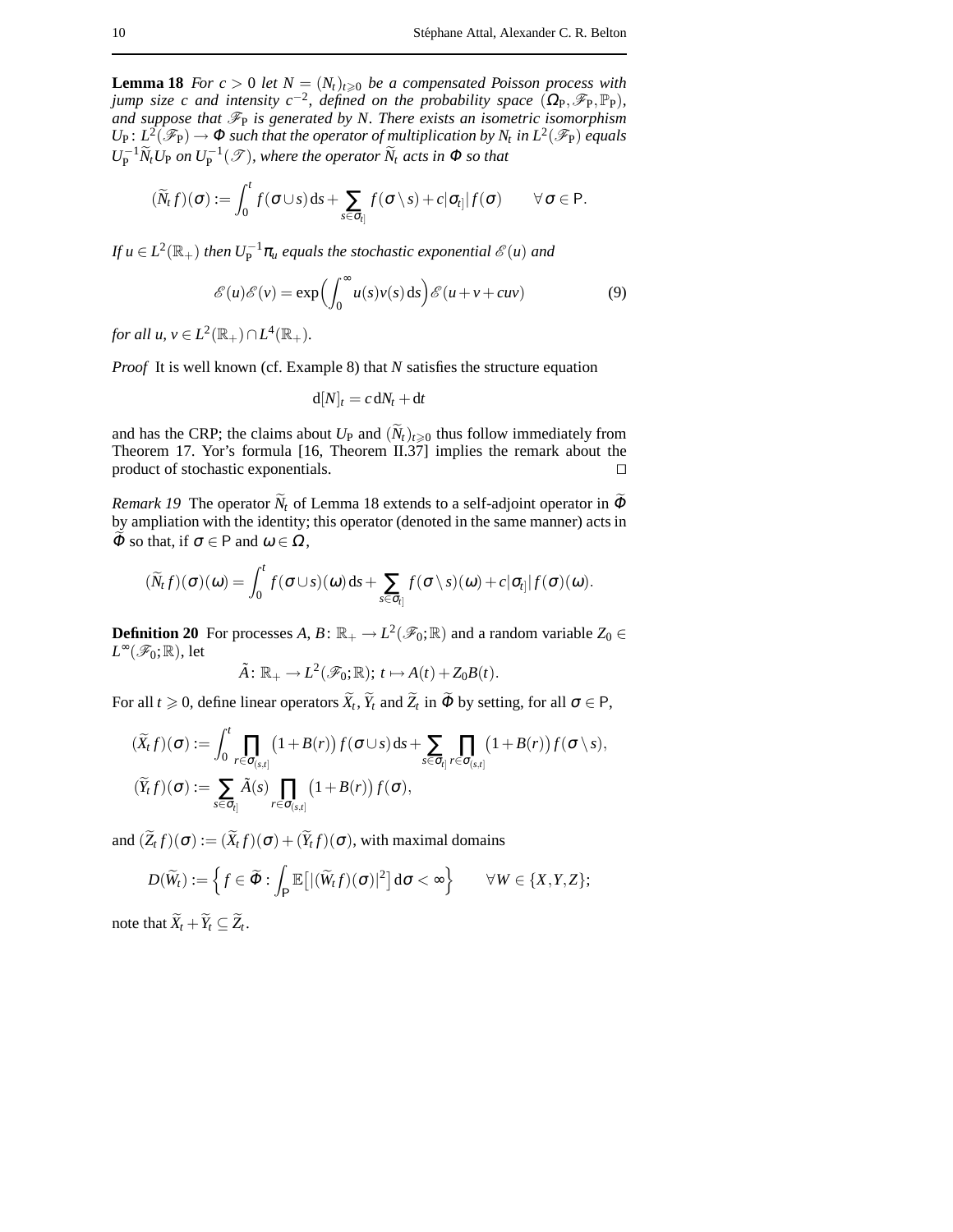**Notation 21** The expression  $A \equiv \alpha$  means that  $\alpha : \mathbb{R}_+ \to \mathbb{R}$  is such that  $A(t, \omega) =$  $\alpha(t)$  for all  $t \geq 0$  and  $\omega \in \Omega$ , i.e., for all  $t \geq 0$  the function  $A(t)$  is constant and equals  $\alpha(t)$ ; the same applies, *mutatis mutandis*, to *B*.

*Remark* 22 The decomposition of  $Z_t$  as the sum of the operators  $X_t$  and  $Y_t$  is a generalisation of Hudson and Parthasarathy's method of obtaining the Poisson process [10, Section 6] (as the perturbation of quantum Brownian motion  $Q =$  $A + A^{\dagger}$  by addition of the gauge process  $\Lambda$ ). (Here,  $A$  represents the annihilation process of quantum stochastic calculus and has nothing to do with the structure equation (3).)

**Proposition 23** If  $t \ge 0$  *is such that B is uniformly bounded on*  $[0,t]$  *then*  $\widetilde{\mathcal{T}}$  *is an* invariant subspace *for*  $\widetilde{X}_t$ , *i.e.*,  $\widetilde{\mathcal{T}} \subseteq D(\widetilde{X}_t)$  *and*  $\widetilde{X}_t(\widetilde{\mathcal{T}}) \subseteq \widetilde{\mathcal{T}}$ *; if A is also uniformly bounded on*  $[0,t]$  *then*  $\widetilde{\mathcal{T}}$  *is an invariant subspace for both*  $\widetilde{Y}_t$  *and*  $\widetilde{Z}_t$  *as well.* 

*Proof* For  $f \in \widetilde{\mathscr{T}}$  let *T*, *C*, *M* > 0 satisfy  $||f(\sigma)||_{L^{\infty}(\mathscr{F}_0)} \leqslant \mathbf{1}_{\sigma \subseteq [0,T]} CM^{|\sigma|}$  for all  $\sigma \in \mathsf{P}$ . If  $c := \|\tilde{A}\|_{\infty,t}$  and  $d := \|B\|_{\infty,t}$  then

$$
||(X_t f)(\sigma)||_{L^{\infty}(\mathscr{F}_0)}\leq t(1+d)^{|\sigma|}CM^{|\sigma|+1}\mathbf{1}_{\sigma\subseteq[0,T]}+|\sigma|(1+d)^{|\sigma|}CM^{|\sigma|-1}\mathbf{1}_{\sigma\subseteq[0,\max\{t,T\}]}
$$

and

$$
\|(\widetilde{Y}_t f)(\sigma)\|_{L^{\infty}(\mathscr{F}_0)} \leqslant |\sigma|c(1+d)^{|\sigma|}CM^{|\sigma|}\mathbf{1}_{\sigma \subseteq [0,T]} \qquad \forall \sigma \in P,
$$

which gives the result as claimed.  $\Box$ 

The proof of the following theorem is a generalisation of a technique used by Parthasarathy [13, Section 2].

**Theorem 24** *Suppose*  $t \ge 0$  *is such that* A *is uniformly bounded on* [0,*t*] *and*  $B(s, \omega) \in [-2, 0]$  *for all*  $s \in [0, t]$  *and*  $\omega \in \Omega$ *. Every vector of the form*  $\pi_u \otimes f_0$ *, where*  $\pi_u \in \mathscr{E}_{00}$  *and*  $f_0 \in L^\infty(\mathscr{F}_0)$ *, is an analytic vector for*  $\widetilde{Z}_t$ *.* 

*Proof* Letting  $c := ||\tilde{A}||_{\infty,t}$ , if  $\sigma \in \mathsf{P}$  and  $\omega \in \Omega$  then

$$
\begin{aligned} |\widetilde{Z}_t f(\sigma)(\omega)| &\leq \int_0^t |f(\sigma \cup s)(\omega)| \, \mathrm{d}s + \sum_{s \in \sigma_{t_j}} |f(\sigma \setminus s)(\omega)| + c |\sigma_{t_j}| |f(\sigma)(\omega)| \\ &= (\widetilde{N}_t |f|)(\sigma)(\omega), \end{aligned}
$$

where  $\widetilde{N}_t$  is defined in Remark 19. If  $f \ge 0$  (i.e.,  $f(\sigma)(\omega) \ge 0$  for all  $\sigma \in \mathsf{P}$  and  $\omega \in \Omega$ ) then  $\widetilde{N}_t f \geqslant 0$ , so if  $|\widetilde{Z}_t^{n-1} f| \leqslant \widetilde{N}_t^{n-1} |f|$  then

$$
|\widetilde{Z}_t^n f| = |\widetilde{Z}_t(\widetilde{Z}_t^{n-1} f)| \leq \widetilde{N}_t |\widetilde{Z}_t^{n-1} f| \leq \widetilde{N}_t(\widetilde{N}_t^{n-1} |f|) = \widetilde{N}_t^n |f|,
$$

hence induction yields the inequality  $|\widetilde{Z}^n_t f| \leq \widetilde{N}^n_t |f|$  for all  $n \in \mathbb{Z}_+$ . It follows that if  $\pi_u \in \mathscr{E}_{00}$  and  $f_0 \in L^{\infty}(\mathscr{F}_0)$  then, by the Cauchy-Schwarz-Bunyakovskii inequality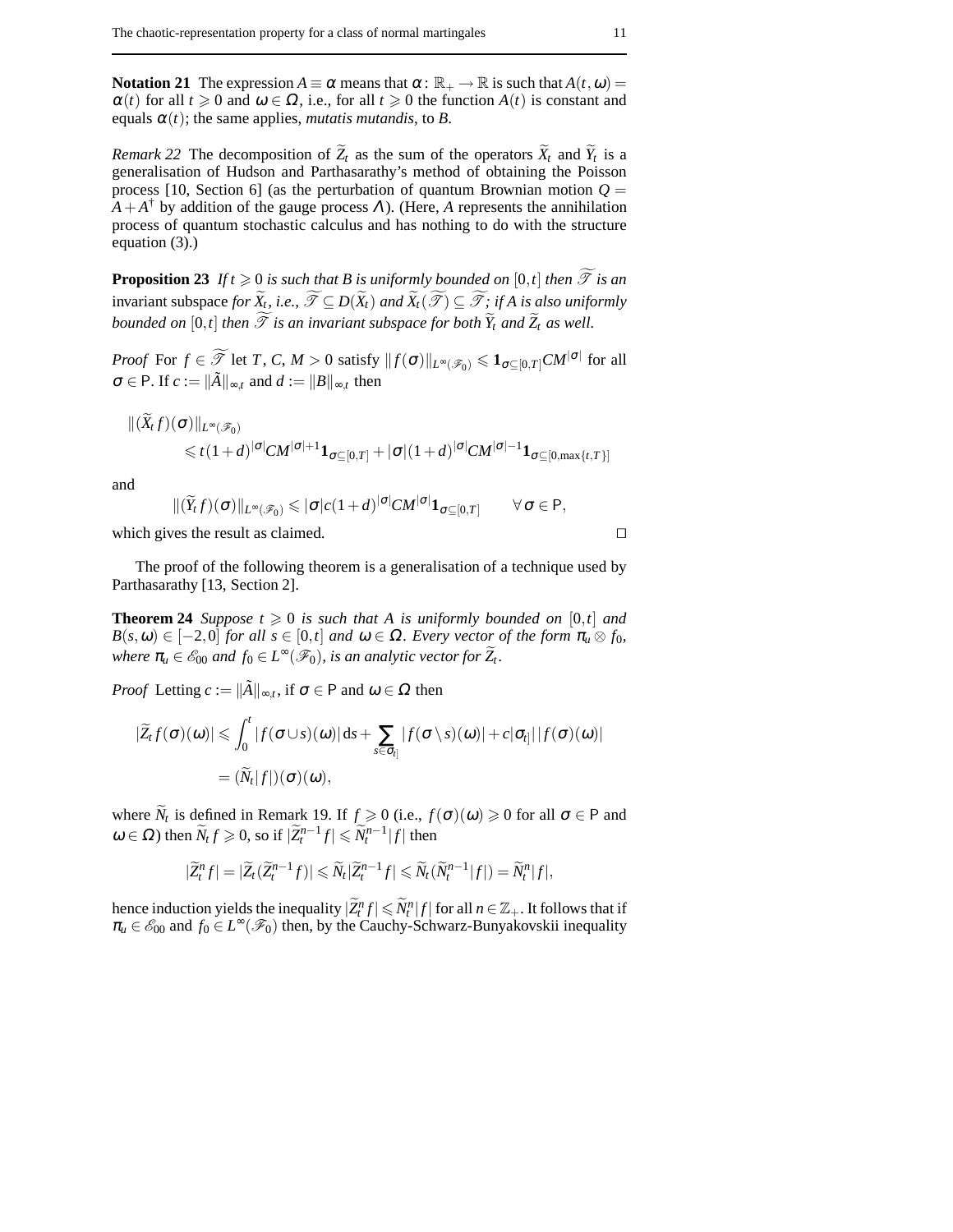and Lemma 18,

$$
\begin{split} \|\widetilde{Z}_{t}^{n}(\pi_{u}\otimes f_{0})\|_{\widetilde{\Phi}}^{2} &\leq \|\widetilde{N}_{t}^{n}\pi_{|u|}\otimes |f_{0}| \|\widetilde{\Phi} \\ &= \| (U_{\mathrm{P}}^{-1}\widetilde{N}_{t}U_{\mathrm{P}})^{n}U_{\mathrm{P}}^{-1}\pi_{|u|} \|_{L^{2}(\mathscr{F}_{\mathrm{P}})}^{2} \| |f_{0}| \|_{L^{2}(\mathscr{F}_{0})}^{2} \\ &= \mathbb{E}_{\mathrm{P}}\left[ |N_{t}^{n}\mathscr{E}(|u|)|^{2}\right] \mathbb{E}[|f_{0}|^{2}] \\ &\leq \mathbb{E}_{\mathrm{P}}\left[ N_{t}^{4n}\right]^{1/2} \mathbb{E}_{\mathrm{P}}\left[ \mathscr{E}(|u|)^{4}\right]^{1/2} \mathbb{E}\left[ |f_{0}|^{2}\right]. \end{split}
$$

Thus  $\pi_u \otimes f_0$  is an analytic vector for  $\widetilde{Z}_t$  if  $\mathscr{E}(|u|) \in L^4(\mathbb{P}_P)$  and the power series  $\sum_{n=0}^{\infty} \mathbb{E}_{P} [N_t^{4n}]^{1/4} z^n/n!$  has strictly positive radius of convergence. The first follows from  $(9)$ :

$$
\mathscr{E}(|u|)^2 = \exp(||u||^2)\mathscr{E}(2|u|+c|u|^2) \in L^2(\mathscr{F}_P),
$$

since  $2|u| + c|u|^2 \in L^2(\mathbb{R}_+)$  if *u* is bounded and has compact support. For the second, as  $c^{-1}(N_t + c^{-1}t)$  has a Poisson distribution with mean  $c^{-2}t$ ,

$$
\mathbb{E}_{\mathbf{P}}\left[\left(c^{-1}(N_{t}+c^{-1}t)\right)^{4n}\right] = \sum_{k=0}^{\infty} \frac{e^{-c^{-2}t}(c^{-2}t)^{k}k^{4n}}{k!}
$$
\n
$$
\leq e^{-c^{-2}t} \sum_{k=0}^{\infty} \frac{t^{k}(k+1)\cdots(k+4n)}{c^{2k}k!} = e^{-c^{-2}t} \frac{d^{4n}}{dt^{4n}} \sum_{k=0}^{\infty} \frac{t^{k+4n}}{c^{2k}k!}
$$
\n
$$
= e^{-c^{-2}t} \frac{d^{4n}}{dt^{4n}} \left(t^{4n}e^{-2t}\right) = e^{-c^{-2}t} \sum_{k=0}^{4n} {4n \choose k} \frac{d^{4n-k}}{dt^{4n-k}} t^{4n} \frac{d^{k}}{dt^{k}} e^{-2t}
$$
\n
$$
\leq (4n)! \sum_{k=0}^{4n} {4n \choose k} (c^{-2}t)^{k} = (4n)!(1+c^{-2}t)^{4n}.
$$

Since

$$
\mathbb{E}_{\mathbb{P}}[N_t^{4n}]^{1/4} = \|N_t\|_{L^{4n}(\mathbb{P}_{\mathbb{P}})}^n \le (\|N_t + c^{-1}t\|_{L^{4n}(\mathbb{P}_{\mathbb{P}})} + \|c^{-1}t\|_{L^{4n}(\mathbb{P}_{\mathbb{P}})})^n
$$
  

$$
\le 2^n (\|N_t + c^{-1}t\|_{L^{4n}(\mathbb{P}_{\mathbb{P}})}^n + (c^{-1}t)^n)
$$
  

$$
\le (4n)!^{1/4} (2c + 2c^{-1}t)^n + (2c^{-1}t)^n
$$

and  $\sum_{n=0}^{\infty} (4n)!^{1/4} (2c + 2c^{-1}t)^n z^n/n!$  has radius of convergence  $(8c + 8c^{-1}t)^{-1}$ , the result follows.  $\Box$ 

**Theorem 25** *Let Z be an Azéma martingale with*  $Z_0 \in L^{\infty}(\mathscr{F}_0)$  *which satisfies (3), where A is* locally uniformly bounded, *i.e.*,  $||A||_{∞, t} < ∞$  *for all t* ≥ 0*, and*  $B(t, \omega) \in [-2, 0]$  *for all t*  $\geq 0$  *and*  $\omega \in \Omega$ *. Conditional on*  $\mathcal{F}_0$ *, the process Z is unique in law and has the CRP.*

*Proof* Theorem 24 implies that  $U^{-1}(\pi_u \otimes f_0)$  is an analytic vector for  $\widehat{Z}_t$  whenever *t*  $\geq 0$ , where  $\pi_u \in \mathcal{E}_{00}$  and  $f_0 \in L^{\infty}(\mathcal{F}_0)$ , since  $\widetilde{Z}_t$  and  $U^{-1}\widehat{Z}_tU$  agree on  $\widetilde{\mathcal{F}}$ , by Theorem 17, which is invariant under their action, by Proposition 23. Hence  $\hat{Z}_t$ is self adjoint, by Nelson's theorem on analytic vectors [18, Theorem X.39], and Theorem 5 gives the CRP conditional on  $\mathscr{F}_0$ . Furthermore,  $\hat{Z}_t$  is determined by  $\tilde{A}$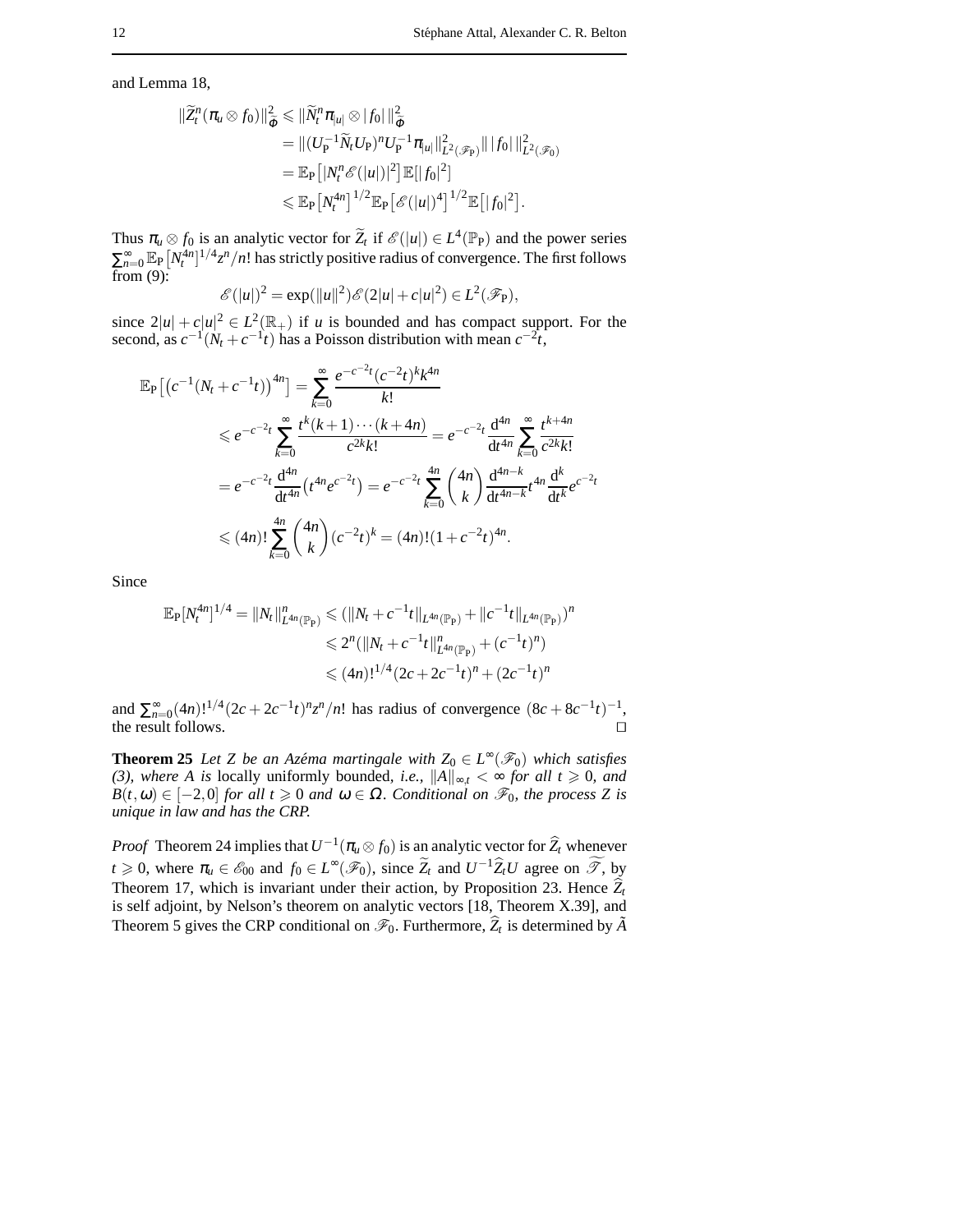and *B*, since it equals  $U^{-1}\widetilde{Z}_tU$  on  $U^{-1}\widetilde{\mathscr{T}}$ , which is a core for  $\widehat{Z}_t$ : by the analyticvector theorem,

$$
(\widehat{Z}_t|_{U^{-1}\widetilde{\mathscr{T}}})^* = \overline{\widehat{Z}_t|_{U^{-1}\widetilde{\mathscr{T}}}} \subseteq \overline{\widehat{Z}_t} = \widehat{Z}_t = \widehat{Z}_t^*
$$
  

$$
\implies \widehat{Z}_t \supseteq \overline{\widehat{Z}_t|_{U^{-1}\widetilde{\mathscr{T}}}} = (\widehat{Z}_t|_{U^{-1}\widetilde{\mathscr{T}}})^{**} \supseteq \widehat{Z}_t^{**} = \widehat{Z}_t.
$$

Hence the characteristic function

$$
(\lambda_1,\ldots,\lambda_n)\mapsto \mathbb{E}\big[\exp\big(i(\lambda_1Z_{t_1}+\cdots+\lambda_nZ_{t_n})\big)\big]
$$
  
=\exp\big(i(\lambda\_1+\cdots+\lambda\_n)Z\_0\big)\langle 1,\exp(i\lambda\_1\widehat{Z}\_{t\_1})\cdots\exp(i\lambda\_n\widehat{Z}\_{t\_n})1\rangle

is determined by  $Z_0$ , A and B; thus Z is unique in law conditional on  $\mathscr{F}_0$ .

**Corollary 26** *An Azema martingale Z which satisfies (4) is unique in law and has ´ the CRP if*  $Z_0$  *is sure,*  $\alpha$  *is locally bounded and*  $\beta(t) \in [-2,0]$  *for all t*  $\geq 0$ *.* 

*Proof* This follows from Theorem 25 by taking  $\mathcal{F}_0$  to be trivial.

*Example 27* Parthasarathy demonstrated [14, Section 2] that if *b* ∈ [−2,0[ and  $x \neq 0$  then there exists an Azéma martingale  $X^{b,x}$  such that

$$
X_0^{b,x} = x
$$
 and  $d[X^{b,x}]_t = bX_{t-}^{b,x} dX_t^{b,x} + dt$ 

and proved that  $X^{b,x}$  and  $(xX^{b,1}_{t/x})_{t\geq 0}$  are identical in law; for  $b=0$  this is just the scaling property of Brownian motion [19, I.3.4]. Émery noted  $[8, Section (e)]$  that this identity is a consequence of uniqueness in law for solutions of such a structure equation with the prescribed initial condition, which holds for all  $b \in \mathbb{R}$ . The result established above implies that if  $X^x$  is an Azéma martingale such that

$$
X_0^x = x \neq 0
$$
 and  $d[X^x]_t = \beta(t)X_{t-}^x dX_t^x + dt$ ,

where  $\beta$ :  $\mathbb{R}_+ \to [-2,0]$  is Borel measurable and satisfies  $\beta(t) = \beta(t/x^2)$  for almost every  $t \ge 0$ , then, given that  $X^1$  also exists,  $X^x$  and  $(xX^1_{t/x^2})_{t\ge 0}$  are identical in law. (Non-trivial examples of such  $\beta$  are readily found.)

*Conjecture 28* If  $B \equiv 0$  and  $A \equiv \alpha$  then the operators  $(\widetilde{Z}_t)_{t \geq 0}$  correspond (at least formally) to the process with independent increments described in Example 9, which has the CRP. As this holds whether or not  $\alpha$  is locally bounded, it is conjectured that  $\widetilde{Z}_t$  is self adjoint for all  $t \ge 0$  and any processes *A*,  $B: \mathbb{R}_+ \to L^2(\mathscr{F}_0; \mathbb{R})$ with  $B(t, \omega) \in [-2, 0]$  for all  $t \ge 0$  and  $\omega \in \Omega$ .

**Proposition 29** *If*  $t \ge 0$  *is such that*  $B(s, \omega) = \beta(s) \in [-2, 0]$  *for all s*  $\in [0, t]$  *and*  $\omega \in \Omega$ , where  $\int_0^t |\beta(s)|^{-1} ds < \infty$ , then  $\widetilde{X}_t$  is bounded.

*Proof (Sketch)* This is in imitation of a similar result given by Russo and Vallois [20, Proposition 4.4] (which itself follows an idea of Émery); however, their proof relies upon the existence of an Azéma martingale  $X = (X_s)_{0 \leq s \leq t}$  such that

$$
d[X]_s = \beta(s)X_{s-}dX_s + ds,
$$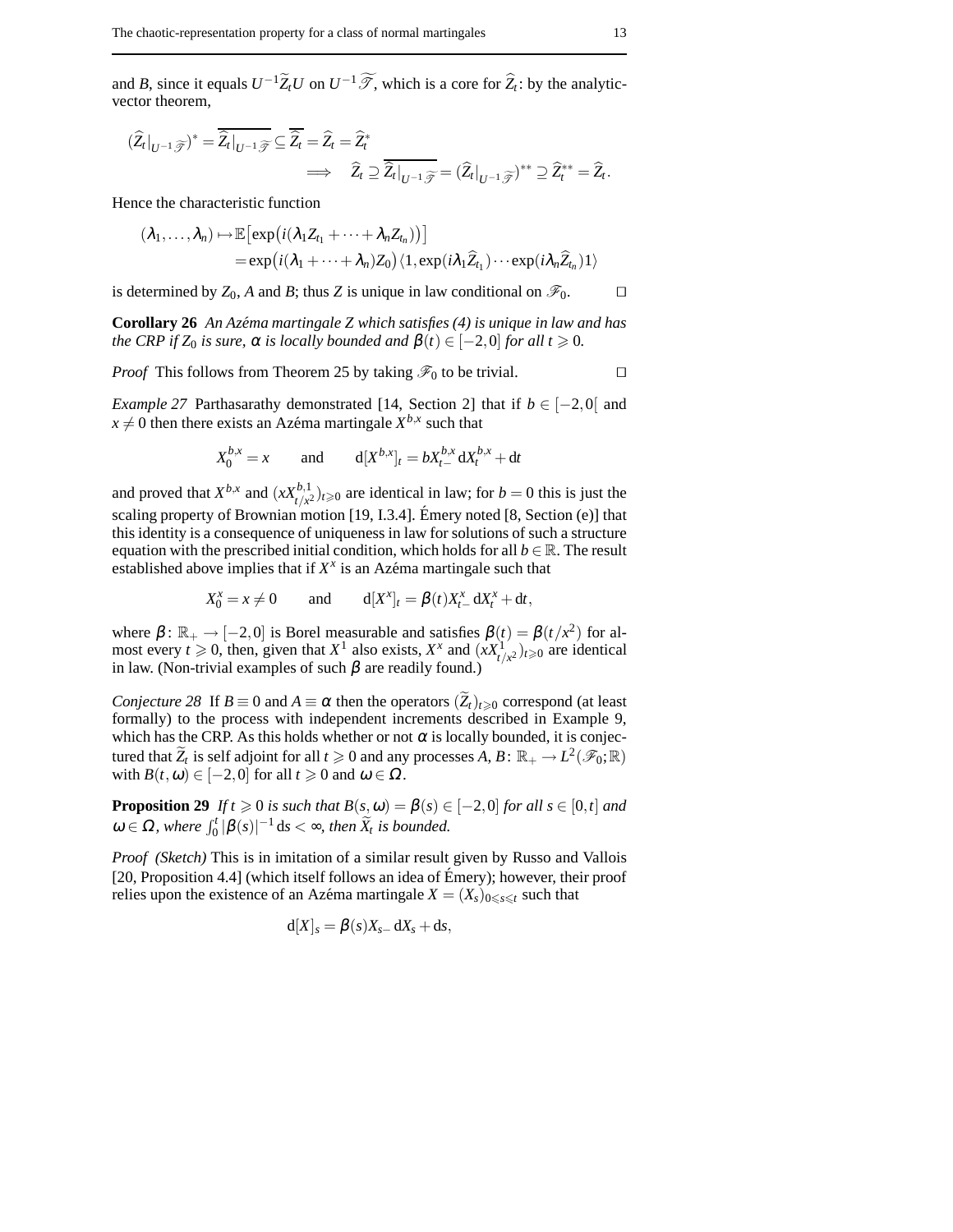whereas the following demonstration uses only the operators  $(X_s)_{0 \leq s \leq t}$ .

These operators may be shown to satisfy the quantum stochastic differential equation

$$
\mathrm{d}\widetilde{X}_s = \beta(s)\widetilde{X}_s\,\mathrm{d}\Lambda_s + \mathrm{d}\mathrm{A}_s + \mathrm{d}\mathrm{A}_s^\dagger
$$

on  $\mathscr{T}$ , taking  $\mathscr{F}_0$  to be trivial. (Here, similarly to Remark 22, dA<sub>s</sub> relates to the quantum-stochastic annihilation process and has nothing to do with the coefficient function *A*.) It follows that  $d\widetilde{X}_{3}^2 = 2\widetilde{X}_s d\widetilde{X}_s + d[\widetilde{X}]_s$  on  $\mathscr{T}$  as well, by the quantum Itô product formula, where  $d[\widetilde{X}]_s = \beta(s)\widetilde{X}_s d\widetilde{X}_s + ds$ . Thus

$$
d\widetilde{X}_{s}^{2} = (\beta(s) + 2)\widetilde{X}_{s}(\beta(s)\widetilde{X}_{s} d\Lambda_{s} + dA_{s} + dA_{s}^{\dagger}) + ds
$$

and

$$
\begin{aligned} \|\widetilde{X}_t f\|^2 &= \langle f, \widetilde{X}_t^2 f \rangle \\ &= \int_0^t \frac{\beta(s) + 2}{\beta(s)} \|\beta(s) \widetilde{X}_s \nabla_s f + f\|^2 - \frac{2}{\beta(s)} \|f\|^2 \,\mathrm{d}s \\ &\leqslant - \int_0^t \frac{2}{\beta(s)} \,\mathrm{d}s \|f\|^2 \end{aligned}
$$

for all  $f \in \mathcal{E}_{00}$ , where the definition of the gradient operator,  $\nabla_s \pi_u := u(s) \pi_u$ , is extended by linearity; the result follows.

**Proposition 30** *If A is uniformly bounded on* [0,*t*] *and*  $||1 + B||_{\infty,t} < 1$  *for some*  $t \geq 0$  *then*  $\overline{Y}_t$  *is bounded.* 

*Proof* If  $c := \|\tilde{A}\|_{\infty,t}$  and  $q := \|1 + B\|_{\infty,t} < 1$  then

$$
|\widetilde{Y}_t f(\sigma)(\omega)| \leqslant \sum_{s \in \sigma_{t} | G_{t,s} | |f(\sigma)(\omega)| \leqslant c(1-q)^{-1} |f(\sigma)(\omega)| \qquad \forall \sigma \in P,
$$

whence  $\|\widetilde{Y}_t\| \leqslant c(1-q)^{-1}$ . The contract of the contract of  $\Box$ 

**Corollary 31** *If Z* is an Azéma martingale such that  $Z_0 \in L^\infty(\mathscr{F}_0)$  which satisfies *(3), where A is locally uniformly bounded, B*  $\equiv$  *β and* 

$$
\sup\{|1+\beta(s)| : s \in [0,t]\} < 1 \qquad \forall t \geq 0,
$$

*then Z has locally bounded trajectories.*

*Proof* This follows by combining the two previous propositions.  $\Box$ 

*Conjecture 32* Since  $X_t$  is bounded under weaker conditions than those required in Corollary 31, it is tempting to conjecture that  $Y_t$  is also, i.e., that if  $B(s, \omega) =$  $\beta(s) \in [-2,0]$  for all  $s \in [0,t]$  and  $\omega \in \Omega$  then uniform boundedness of *A* on [0,*t*] and the existence of  $\int_0^t |\beta(s)|^{-1} ds$  are sufficient for  $\widetilde{Y}_t$  (and so  $\widetilde{Z}_t$ ) to be bounded. It is possible that an 'intrinsic' proof of Proposition 29 (i.e., one that relies directly upon the definition of  $X_t$ , rather than its interpretation as part of a hypothetical Azéma martingale) would point the way to establishing such a result.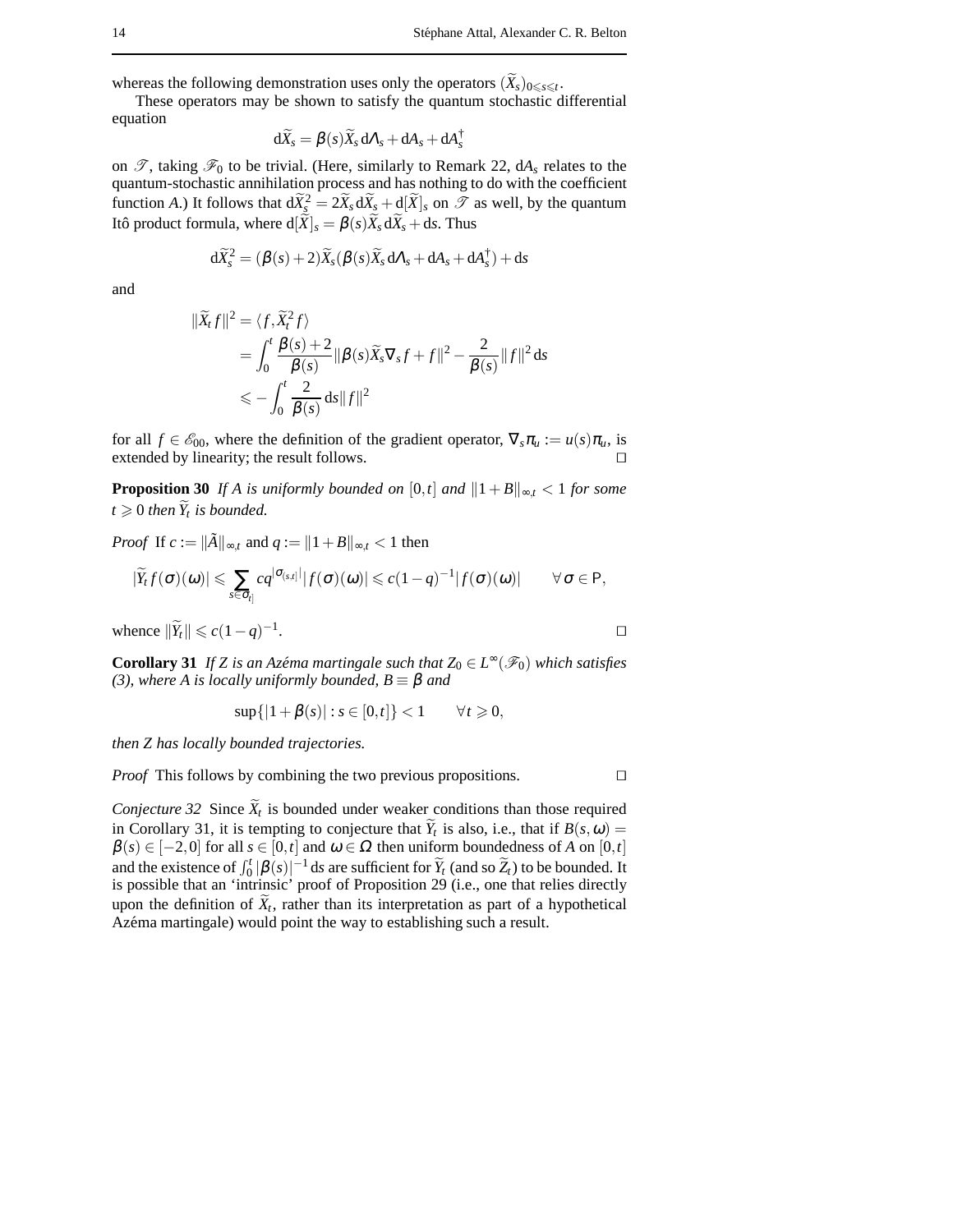## **5 The strong Markov property**

**Definition 33** Let  $X = (X_t)_{t \geq 0}$  be an  $\mathbb{R}^d$ -valued process with càdlàg trajectories which is adapted to the filtration  $(\mathscr{F}_t)_{t\geq0}$ . If

$$
\mathbb{E}[f(X_{t+T})|\sigma(X_T)] = \mathbb{E}[f(X_{t+T})|\mathscr{F}_T] \qquad \forall t \geq 0 \tag{10}
$$

for any bounded, Borel-measurable function  $f: \mathbb{R}^d \to \mathbb{R}$  and any finite stopping time *T* then *X* has the *strong Markov property*.

**Proposition 34** *If X satisfies (10) for any bounded, Borel-measurable function f and any* bounded *stopping time T then X has the strong Markov property.*

*Proof* Let *T* be a finite stopping time and let  $T_n := T \wedge n$  for all  $n \ge 1$ . Lévy's upward convergence theorem [19, Theorem II.50.3] and the dominated-convergence theorem, together with (10), imply (after some working) that if *f* is a bounded, Borel-measurable function and  $t \geq 0$  then

$$
\mathbb{E}[f(X_{t+T})|\mathscr{F}_T] = \lim_{n\to\infty} \mathbb{E}[f(X_{t+T})|\sigma(X_{T_n})].
$$

For all  $n \geq 1$  there exists a bounded, Borel-measurable function  $g_n: \mathbb{R}^d \to \mathbb{R}$  such  $\inf_{x} ||g_n||_{\infty} := \sup\{|g_n(x)| : x \in \mathbb{R}^d\} \le ||f||_{\infty} \text{ and } \mathbb{E}[f(X_{t+T}) | \sigma(X_{T_n})] = g_n(X_{T_n})$ ; since

$$
\mathbb{E}[|g_n(X_T)-g_n(X_{T_n})|] \leq 2\mathbb{P}(T>n)\|g_n\|_{\infty} \leq 2\mathbb{P}(T>n)\|f\|_{\infty} \to 0
$$

as  $n \to \infty$ ,  $\mathbb{E}[f(X_{t+T})|\mathscr{F}_T] = \lim_{n \to \infty} g_n(X_T)$  is measurable with respect to  $\sigma(X_T)$ . Furthermore, it is now simple to check that

$$
\mathbb{E}[\mathbb{E}[f(X_{t+T})|\mathscr{F}_T]h(X_T)]=\mathbb{E}[f(X_{t+T})h(X_T)]
$$

for any bounded, Borel-measurable function  $h: \mathbb{R}^d \to \mathbb{R}$ ; the result follows.  $\square$ 

**Proposition 35** If X is an  $\mathbb{R}^d$ -valued process as in Definition 33 then the  $\mathbb{R}^{d+1}$ *valued process*  $(X_t, t)_{t \geqslant 0}$  *has the strong Markov property if and only if* 

$$
\mathbb{E}[f(X_{t+T})|\sigma(X_T,T)] = \mathbb{E}[f(X_{t+T})|\mathscr{F}_T] \qquad \forall t \geq 0 \tag{11}
$$

for any bounded, continuous function  $f \colon \mathbb{R}^d \to \mathbb{R}$  and any bounded stopping time *T .*

*Proof* One direction is clear; the converse follows from an application of the monotone-class theorem [16, Theorem I.8] and Proposition 34.

**Lemma 36** *If X is a normal martingale for the filtration*  $(\mathscr{F}_t)_{t\geq0}$  *and T is a bounded stopping time then*  $Y = (Y_t := X_{t+T})_{t \geq 0}$  *is a normal martingale for the filtration*  $(\mathscr{F}_{t+T})_{t\geqslant0}$ *, and if*  $t\geqslant0$  *then* 

$$
\int_0^t F_{s+T} \, dY_s = \int_T^{t+T} F_s \, dX_s \tag{12}
$$

*for any*  $(\mathscr{F}_s)_{s\geqslant 0}$ -predictable process  $F$  such that  $\mathbb{E}[\int_T^{t+T} F_s^2 \, \mathrm{d}s] < \infty$ .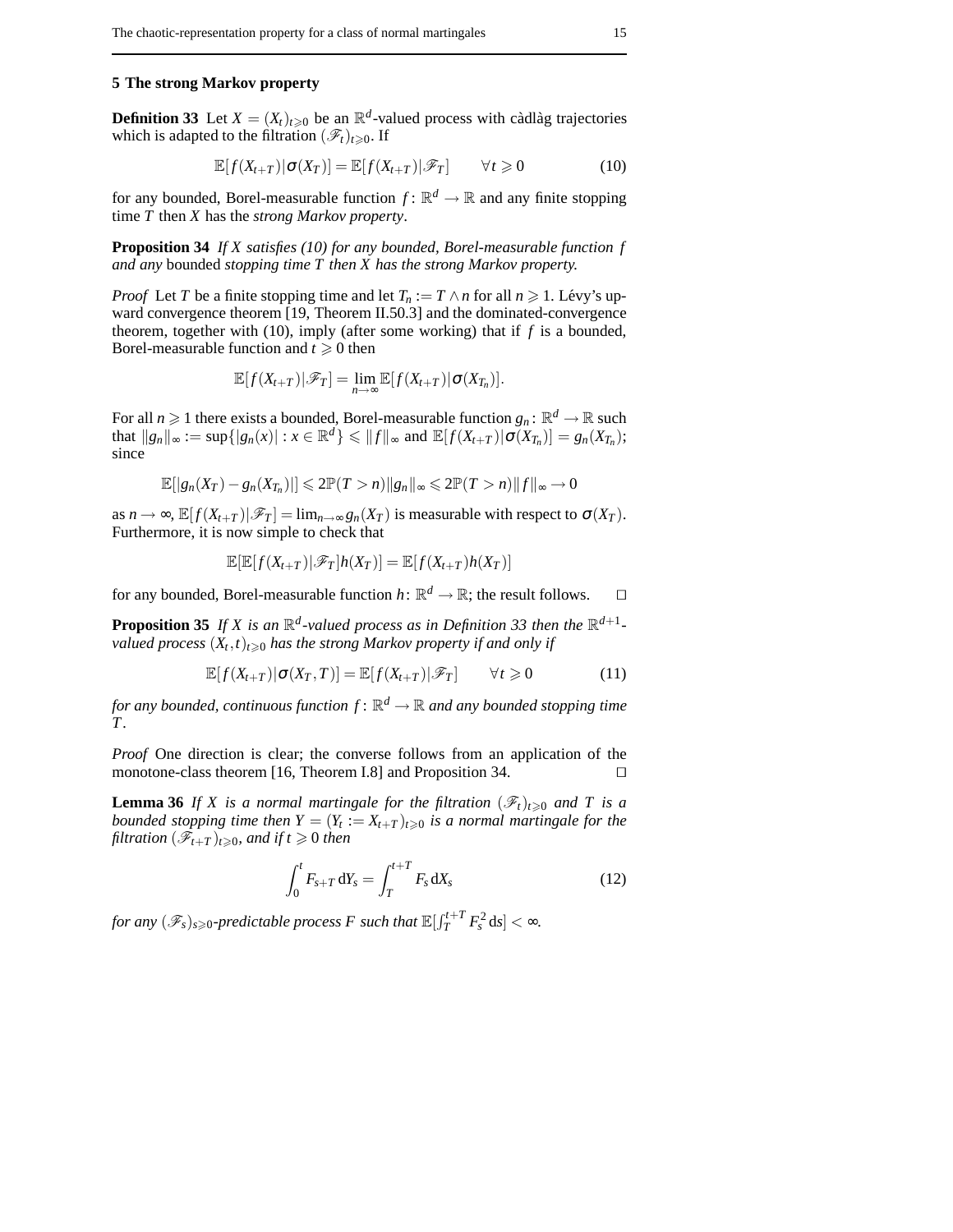*Proof* The optional-sampling theorem [16, Theorem I.17] shows that *Y* is normal; the rest may be obtained from results in [12, II.2].  $\Box$ 

**Theorem 37** *If Z is an Azéma martingale which satisfies (4), with*  $Z_0$  *sure,*  $\alpha$ *locally bounded and*  $\beta(t) \in [-2,0]$  *for all*  $t \ge 0$ , *then*  $(Z_t,t)_{t \ge 0}$  *has the strong Markov property. In the special case when*  $\alpha \equiv \alpha(0)$  *and*  $\beta \equiv \beta(0)$  *then Z* has the *strong Markov property.*

*Proof* Let *T* be a bounded stopping time and let

$$
T_n := T \wedge \inf\{t > 0 : |Z_t - Z_0| > n\} \qquad \forall n \in \mathbb{N},
$$

so that  $T_n$  is a bounded stopping with  $Z_{T_n} \in L^{\infty}(\mathscr{F}_{T_n})$  and  $T_n \uparrow T$  as  $n \to \infty$ ; to see the first claim, note that  $|Z_{T_n-}| \le n + |Z_0|$  and

$$
|\Delta Z_{T_n}| \leqslant |\alpha(T_n)| + |\beta(T_n)| |Z_{T_n-}| \leqslant \sup\{|\alpha(s)| : s \in [0,r]\} + 2n,
$$

where  $r \ge 0$  is such that  $T \le r$  surely, since  $\Delta Z_t^2 = (\alpha(t) + \beta(t)Z_{t-})\Delta Z_t$  for all  $t \geqslant 0$ .

If  $W = (W_t := Z_{t+T_n})_{t \geq 0}$  then, by Lemma 36, *W* is a normal martingale with respect to the filtration  $(\hat{\mathcal{F}}_{t+T_n})_{t\geq 0}$  and

$$
[W]_t = W_t^2 - W_0^2 - 2 \int_0^t W_{s-} dW_s = Z_{t+T_n}^2 - Z_{T_n}^2 - 2 \int_{T_n}^{t+T_n} Z_{s-} dZ_s
$$
  
=  $[Z]_{t+T_n} - [Z]_{T_n} = t + \int_{T_n}^{t+T_n} (\alpha(s) + \beta(s)Z_{s-}) dZ_s$   
=  $t + \int_0^t (A(s) + B(s)W_{s-}) dW_s$ ,

where  $A(t) := \alpha(t + T_n)$  and  $B(t) := \beta(t + T_n)$  for all  $t \ge 0$ ; note that

$$
\mathbb{R}_+ \times \Omega \ni (t, \omega) \mapsto A(t)(\omega) \quad \text{and} \quad \mathbb{R}_+ \times \Omega \ni (t, \omega) \mapsto B(t)(\omega)
$$

are measurable with respect to  $\mathscr{B}(\mathbb{R}_+) \otimes \sigma(T_n)$  (and so  $\mathscr{B}(\mathbb{R}_+) \otimes \mathscr{F}_{T_n}$ ). If  $t \geq 0$ then  $||A||_{\infty} \le ||\alpha||_{\infty}$ ,  $t \le \infty$ , where  $r \ge 0$  is as above, and  $B(t)(\omega) \in [-2,0]$  for all  $t \geqslant 0$  and  $\omega \in \Omega$ .

Furthermore, *W* is also a normal martingale with respect to  $(\mathscr{G}_t)_{t\geq 0}$ , where  $\mathscr{G}_t := \sigma(W_s : s \in [0, t]) \vee \sigma(T_n)$  for all  $t \ge 0$ , since  $\mathscr{G}_t \subseteq \mathscr{F}_{t+T_n}$  for all  $t \ge 0$  and therefore

$$
\mathbb{E}[W_t|\mathscr{G}_s] = \mathbb{E}[\mathbb{E}[W_t|\mathscr{F}_{s+T_n}]|\mathscr{G}_s] = \mathbb{E}[W_s|\mathscr{G}_s] = W_s
$$

and

$$
\mathbb{E}[W_t^2 - t | \mathscr{G}_s] = \mathbb{E}[\mathbb{E}[W_t^2 - t | \mathscr{F}_{s+T_n}] | \mathscr{G}_s] = \mathbb{E}[W_s^2 - s | \mathscr{G}_s] = W_s^2 - s
$$

if  $0 \le s \le t$ . As  $A(t)$ ,  $B(t) \in L^{\infty}(\mathscr{G}_0)$  for all  $t \ge 0$ , the uniqueness-in-law result contained in Theorem 25 implies that, for all  $u \in \mathbb{R}$ ,

$$
\mathbb{E}[e^{iuZ_{t+T_n}}|\mathscr{F}_{T_n}] = \mathbb{E}[e^{iuW_t}|\mathscr{F}_{T_n}] = \mathbb{E}[e^{iuW_t}|\mathscr{G}_0] = \mathbb{E}[e^{iuZ_{t+T_n}}|\sigma(Z_{T_n},T_n)];
$$

letting  $n \rightarrow \infty$ , the result follows:

$$
\mathbb{E}[|\mathbb{E}[e^{iuZ_t+T_n}|\mathscr{F}_{T_n}]-\mathbb{E}[e^{iuZ_t+T}|\mathscr{F}_{T_n}]|]\leqslant \mathbb{E}[|e^{iuZ_t+T_n}-e^{iuZ_t+T}|]\longrightarrow 0,
$$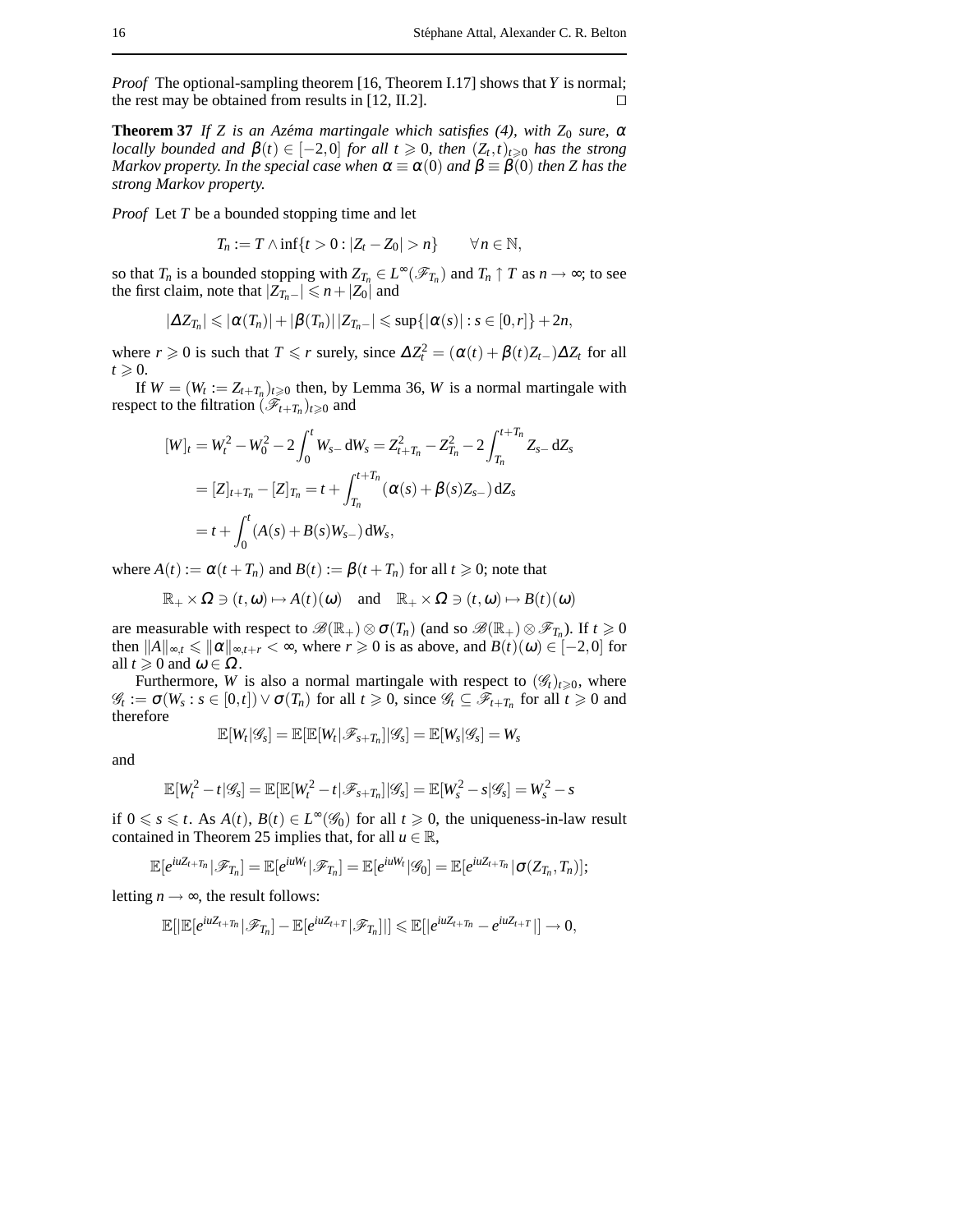by the dominated-convergence theorem, and

$$
\mathbb{E}[|\mathbb{E}[e^{iuZ_{t+T}}|\mathscr{F}_{T_n}]-\mathbb{E}[e^{iuZ_{t+T}}|\mathscr{F}_T]|] \to 0,
$$

by Lévy's upward convergence theorem; the same working holds if  $\mathcal{F}_{T_n}$  and  $\mathcal{F}_T$ are replaced by  $\sigma(T_n, Z_{T_n})$  and  $\sigma(T, Z_T)$ , respectively.

As for the final claim, in this case A and B do not depend on  $T_n$ , so it suffices to take  $\mathscr{G}_t := \sigma(W_s : s \in [0, t])$  for all  $t \ge 0$ .

**Acknowledgements** The authors would like to thank the referee, whose thoughtful comments allowed several infelicities to be corrected, and Professor Finbarr Holland, for a helpful remark concerning Example 27.

## **References**

- 1. Amendinger, J.: Martingale representation theorems for initially enlarged filtrations. Stochastic Processes Appl. **89**, 101–116 (2000)
- 2. Belton, A.C.R.: The monotone Poisson process. In: Proceedings of the 25th Conference on Quantum Probability and Related Topics, Bedlewo, 2004. Banach Center Publications, Warsaw (to appear)
- 3. Belton, A.C.R.: On the path structure of a particular Azéma martingale. Preprint. University College, Cork (2006)
- 4. Brémaud, P., Yor, M.: Changes of filtrations and of probability measures. Z. Wahrscheinlichkeitstheor. Verw. Geb. **45**, 269–295 (1978)
- 5. Dellacherie, C., Maisonneuve, B., Meyer, P.-A.: Probabilités et potentiel. Chapitres XVII– XXIV: processus de Markov (fin), compléments de calcul stochastique. Hermann, Paris (1992)
- 6. Dermoune, A.: Distributions sur l'espace de P. Lévy et calcul stochastique. Ann. Inst. Henri Poincar´e, Probab. Stat. **26**, 101–119 (1990)
- 7. Dritschel, M., Protter, P.,: Complete markets with discontinuous security price, Finance Stoch. **3**, 203–214 (1999)
- 8. Émery, M.: On the Azéma martingales. In: Azéma, J., Meyer, P.-A., Yor, M. (eds.) Sémin. Probab. XXIII. Lect. Notes Math. 1372, 66–87. Springer, Berlin (1989)
- 9. Émery, M.: On the chaotic representation property for martingales. In: Ibragimov, I.A., Zaitsev, A.Yu. (eds.) Probability theory and mathematical statistics, St. Petersburg, 1993, 155-166. Gordon and Breach, Amsterdam (1996)
- 10. Hudson, R.L., Parthasarathy, K.R.: Quantum Ito's formula and stochastic evolutions. Commun. Math. Phys. **93**, 301–323 (1984)
- 11. Kurtz, D.: Répresentation nucléaire des martingales d'Azéma. In: Azéma, J., Émery, M., Ledoux, M., Yor, M. (eds.) Sémin. Probab. XXXVI. Lect. Notes Math. 1801, 457-476. Springer, Berlin (2003)
- 12. Le Jan, Y.: Martingales et changement de temps. In: Dellacherie, C., Meyer, P.-A., Weil, M. (eds.) Sémin. Probab. XIII. Lect. Notes Math. 721, 385-399. Springer, Berlin (1979)
- 13. Parthasarathy, K.R.: Azéma martingales and quantum stochastic calculus. In: Bahadur, R.R. (ed.) Proceedings of the R.C. Bose Symposium on Probability, Statistics and Design of Experiments, 551–569. Wiley Eastern, New Delhi (1990)
- 14. Parthasarathy, K.R.: Az´ema martingales with drift. Probab. Math. Stat. **15**, 461–468 (1995) 15. Privault, N., Solé, J.L., Vives, J.: Chaotic Kabanov formula for the Azéma martingales. Bernoulli **6**, 633-651 (2000)
- 16. Protter, P.: Stochastic integration and differential equations. A new approach. Applications of Mathematics 21. Springer, Berlin (1990)
- 17. Reed, M., Simon, B.: Methods of modern mathematical physics. I: Functional analysis. Academic Press, New York (1972)
- 18. Reed, M., Simon, B.: Methods of modern mathematical physics. II: Fourier analysis, selfadjointness. Academic Press, New York (1975)